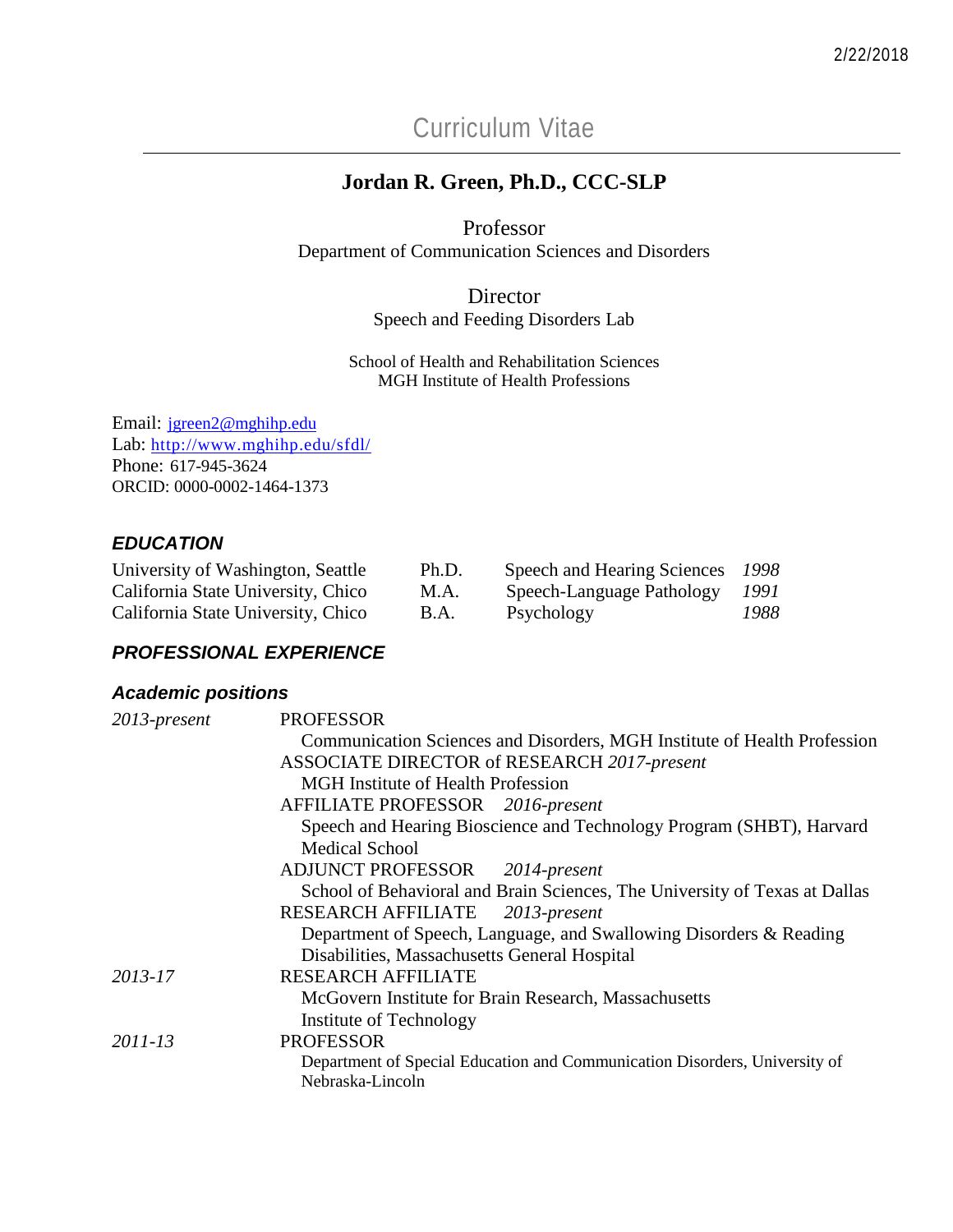| 2010-13     | ADJUNCT PROFESSOR & DIRECTOR of Neurogenetics Communication                |
|-------------|----------------------------------------------------------------------------|
|             | Disorders Consortium                                                       |
|             | Monroe-Meyer Institute, University of Nebraska Medical Center              |
| 2003-11     | <b>ASSOCIATE PROFESSOR</b>                                                 |
|             | Department of Special Education and Communication Disorders, University of |
|             | Nebraska-Lincoln                                                           |
| 1999-03     | <b>ASSISTANT PROFESSOR</b>                                                 |
|             | Department of Communicative Disorders, University of Wisconsin-Madison     |
| $1999 - 03$ | PRINCIPAL INVESTIGATOR                                                     |
|             | Waisman Center, University of Wisconsin-Madison                            |

#### *Research training*

| 1993-98         | NIH RESEARCH TRAINING FELLOWSHIP                                    |
|-----------------|---------------------------------------------------------------------|
|                 | Department of Speech and Hearing Sciences, University of Washington |
| 1998-99         | <b>POSTDOC</b>                                                      |
|                 | Department of Speech and Hearing Sciences, University of Washington |
| <b>Clinical</b> |                                                                     |
| 1991-93         | SPEECH-LANGUAGE PATHOLOGIST                                         |
|                 | Children's Hospital and Health Center, San Diego, CA                |

## *GRANTS, FELLOWSHIPS, AND ENDOWMENTS*

#### *Principal Investigator (PI)/Co-PI*

- Research and Training Grant: *Prolonging functional speech in persons with amyotrophic lateral sclerosis: A real-time virtual vocal tract*; K24DC016312/DC/NIDCD NIH HHS/United States; 2018-2023.
- Research Grant: *Speech movement classification for assessing and treating ALS*; R01 DC0135470/DC/NIDCD NIH HHS/United States; 2013-2018.
- Research Grant: *Effect of food structural properties on infants and toddlers mastication abilities*; Nestec Ltd, Switzerland; 2013-2015.
- Research Grant: *Bulbar motor deterioration in ALS*; R01 DC009890/DC/NIDCD NIH HHS/United States; Co-PI: Yana Yunusova; 2009-2014.

Research Grant: *Biological pathways in childhood speech and language impairment*; Great Plains Health Research Consortium Translational Research Grant; Co-PI: Tiffany Hogan; Co-Investigators: Ashok Samal, Warren Sanger, Shelley Smith, Tony Wilson; 2010-2012.

- Research Grant: *Early speech motor development*; R01 DC006463/DC/NIDCD NIH HHS/United States; 2004-2010.
- Research Grant: *Early speech motor development*; R01 DC006463-05S1/DC/NIDCD NIH HHS/United States; American Reinvestment and Recovery Act of 2009; 2009-2010.
- Research Grant: *UNMC-UNL collaboration grant on acquired motor speech disorders*; University of Nebraska; 2004-2005.
- Research Grant: *The development of early orofacial motility and control;* R03 DC004643/DC/NIDCD NIH HHS/United States; 2000-2003.

Research Grant: *Articulatory kinematics during infant-directed speech*; Wisconsin Alumni Research Foundation; 2001-2002.

Instructional Technology Grant: University of Wisconsin-Madison; 1999-2000.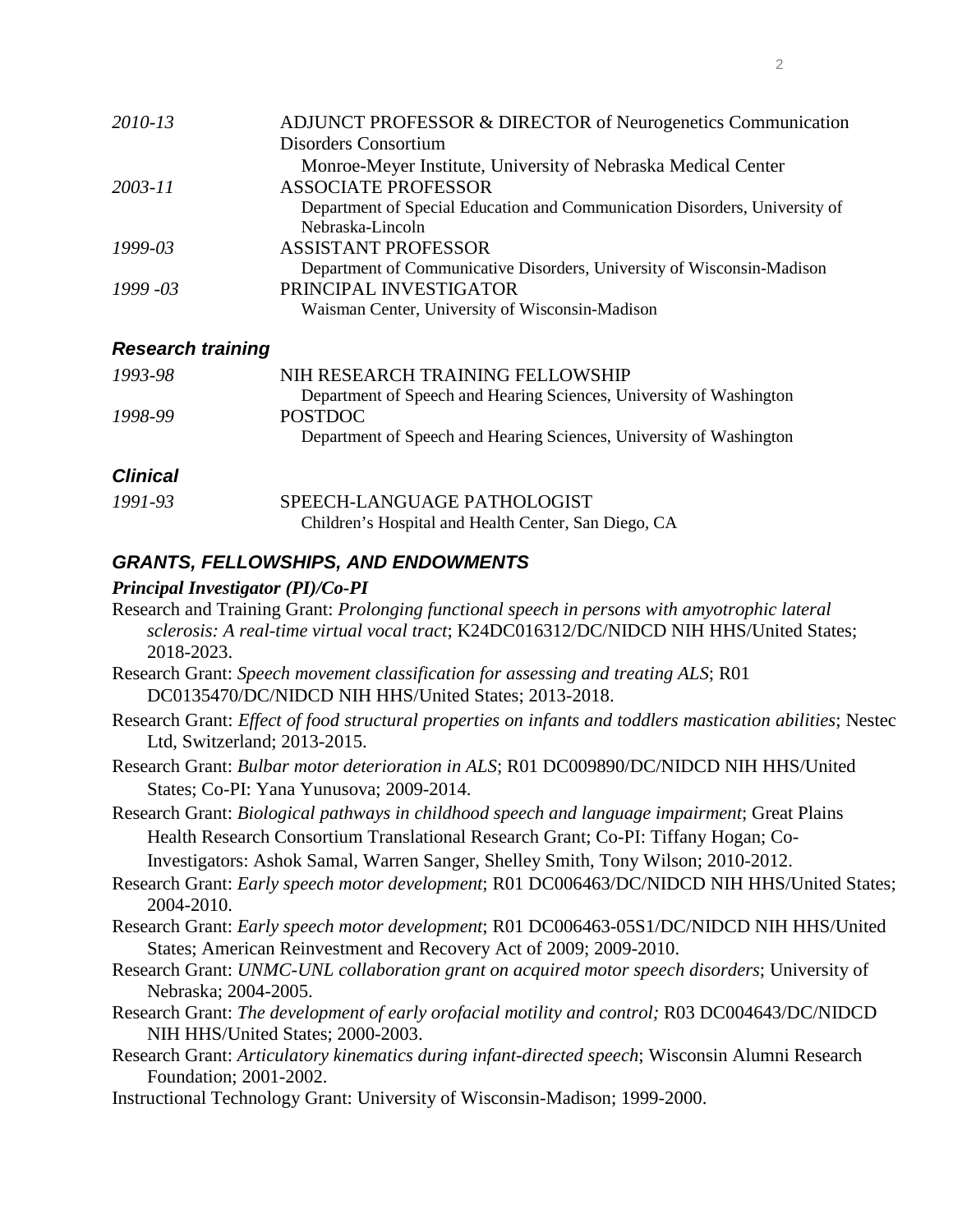#### *Co-Investigator*

Research Grant: *Physiologic development of speech production*, R01 DC00822/DC/NIDCD NIH HHS/United States; PI: Christopher Moore; 2001-2006.

#### *Advisor and Mentor*

- Research Award: *Biomechanics of articulatory imprecision in children with Cerebral Palsy.* F32DC016484/DC/NIDCD NIH HHS/United States; Mentee: Kristen Allison; 2017-2019
- Research Award: *Anatomic and biomechanic biomarkers of lingual impairment in person with ALS.* F31DC015941/DC/NIDCD NIH HHS/United States; Mentee: Bridget Perry; 2017-2019
- Research Award: *Mechanisms of apraxia of speech in primary progressive aphasia.* F31DC015703/DC/NIDCD NIH HHS/United States; Mentee: Claire Cordella; 2016-2018.
- Research Award: *An Explanatory Model of Speech Intelligibility Decline in Persons with Amyotrophic Lateral Sclerosis.* American Speech-Language-Hearing Foundation's (ASHF's) New Investigator Research Grant, Mentee: Dr. Panying Rong; 2015.
- Research Award: *A multi-level assessment of mastication for children with cerebral palsy*, 2014 Plural Publishing Research Award, Council of Academic Programs in Communication Sciences and Disorders; Mentee: Meg Simione; 2014-2015.
- Research Award: *Early Detection of Dysphagia in ALS*, 2015 Plural Publishing Research Award, Council of Academic Programs in Communication Sciences and Disorders; Mentee: Bridget Perry; 2015-2016.
- Travel Grant: The American Speech-Language-Hearing Association's (ASHA's) Research Mentoring-Pair Travel Award, Mentee: Claire Cordella; 2015.
- Clinical Research Grant: *Optimal diagnostic criteria for CAS in school-aged children: A multilevel approach*, Childhood Apraxia of Speech Association of North America (CASANA); Mentee: Dr. Jenya Iuzzini; 11/1/12-2/28/14.
- Travel Grant: The American Speech-Language-Hearing Association's (ASHA's) Research Mentoring-Pair Travel Award, Mentee: Dr. Yana Yunusova; 2007.
- Training Grant: Advancing Academic-Research Careers (AARC) Award, The American Speech-Language-Hearing Association; Mentee: Dr. Yana Yunusova; 2008.
- Training Grant: Co-mentor, American Speech-Language-Hearing Association Students Preparing for Academic and Research Careers (SPARC) Award; 2010; Mentee: Stephanie Davidson, Co-Mentors: Tiffany P. Hogan (University of Nebraska - Lincoln) & Tony Wilson (University of Nebraska – Medical Center)
- Training Grant: Advancing Academic-Research Careers (AARC) Award, The American Speech-Language-Hearing Association; Mentee: Dr. Julie Honaker; 2010.
- Dissertation Grant: *Early speech motor development*, Advisor, Natural Sciences and Engineering Research Council of Canada Postgraduate Scholarship (NSERC); Awarded to advisee – Ignatius Nip; 2006-2008.
- Dissertation Grant: *Early development of chewing*, Co-Advisor, F31 DC006337/DC/NIDCD NIH HHS/United States; Awarded to advisee - Erin Wilson - for dissertation project; 2003-2005.
- UCARE Grants for undergraduate researchers: Lacey Greenway, 2004-2005; Lien Phan, 2005; Paige Mueller, 2007-2008; Chelsea Price, 2009.

#### *Consultant*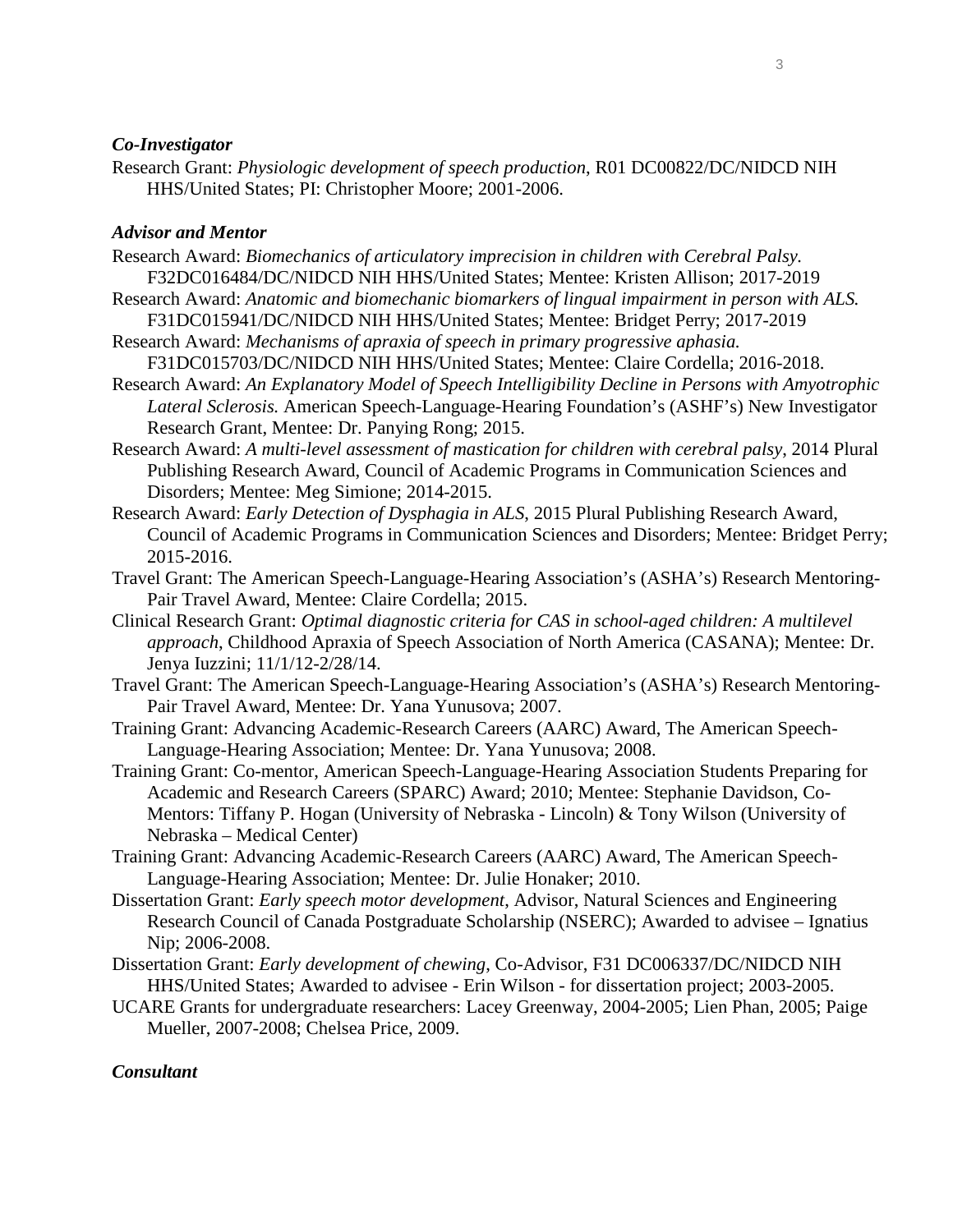Research Grant: Articulator movement in developmental apraxia of speech, PI: Maria Grigos, R03 DC009079/DC/NIDCD NIH HHS/United States; 2008-2011.

#### *Coordinator*

Conference Grant: ASHA Research Symposium, R13DC003383/DC/ NIDCD NIH/ HHS/United States, 2016-2020

## *Student*

NIH Research Training Fellowship; University of Washington; 1993-1998.

# *PUBLICATIONS*

#### *Peer-Reviewed Manuscripts and Peer-Reviewed Book Chapters*

- 1. Simione, M., & Green, J. R. (2018). An exploratory investigation of the effects of whole-head vibration on jaw movements. *Experimental brain research*, 1-10. [PMID: 29362829](https://www.ncbi.nlm.nih.gov/pubmed/?term=29362829)
- 2. Simione, M., Fregni, F., & Green, J. R. (2018). The effect of transcranial direct current stimulation on jaw motor function is task dependent: Speech, syllable repetition, and chewing. *Frontiers in Human Neuroscience*, *12*, 33.
- 3. Simione, M., Loret, C., Le Révérend, B., Richburg, B., Del Valle, M., Adler, M., ... & Green, J. R. (2018). Differing structural properties of foods affect the development of mandibular control and muscle coordination in infants and young children. *Physiology & Behavior*. [PMID: 29343459](https://www.ncbi.nlm.nih.gov/pubmed/?term=29343459)
- 4. Pattee, G. L., Plowman, E. K., Brooks, B. R., Berry, J. D., Atassi, N., Chapin, J. L., ... & Green, J. R. (2017). Best practices protocol for the evaluation of bulbar dysfunction: summary recommendations from the NEALS bulbar subcommittee symposium. *Amyotrophic Lateral Sclerosis and Frontotemporal Degeneration*, 1-2. [PMID: 29205054](https://www.ncbi.nlm.nih.gov/pubmed/29205054)
- 5. Woo, J., Xing, F., Stone, M., Green, J.R., Reese, T. G., Brady, T. J., ... & Fakhri, G. E. (2017). Speech Map: A Statistical Multimodal Atlas of 4D Tongue Motion During Speech from Tagged and Cine MR Images. *arXiv preprint* arXiv:1701.06708
- 6. Allison, K.M., Yunusova, Y., Campbell, T., Wang, J., Berry, J. & Green, J.R. (2017). The diagnostic utility of patient-report and speech-language pathologists' ratings for detecting the early onset of bulbar symptoms due to ALS. *Amyotrophic Lateral Sclerosis and Frontotemporal Degeneration*, 1- 9. [PMCID: PMC5530595](https://www.ncbi.nlm.nih.gov/pmc/articles/PMC5530595/)
- 7. Iuzzini-Siegel, J., Hogan, T., Green, J.R. (2017) Speech Inconsistency in Children with Childhood Apraxia of Speech, Language Disorder, and Speech Delay: Depends on the Stimuli. *Journal of Speech Language and Hearing Research*, 1-17. [PMID: 28395359](https://www.ncbi.nlm.nih.gov/pubmed/28395359)
- 8. Green, J. R., Simione, M., Le Révérend, B., Wilson, E. M., Richburg, B., Alder, M., ... & Loret, C. (2017). Advancement in Texture in Early Complementary Feeding and the Relevance to Developmental Outcomes. In *Complementary Feeding: Building the Foundations for a Healthy Life* (Vol. 87, pp. 29-38). Karger Publishers. [PMID: 28315885](https://www.ncbi.nlm.nih.gov/pubmed/28315885)
- 9. Shellikeri, S., Green, J. R., Kulkarni, M., Rong, P., Martino, R., Zinman, L., & Yunusova, Y. (2016). Speech movement measures as markers of bulbar disease in amyotrophic lateral sclerosis. *Journal of Speech, Language, and Hearing Research*, 59, 887-899: 10.1044/2016\_JSLHR-S-15-0238. [PMCID:](https://www.ncbi.nlm.nih.gov/pmc/articles/PMC5345561/) [PMC5345561](https://www.ncbi.nlm.nih.gov/pmc/articles/PMC5345561/)
- 10. Cordella, C., Dickerson, B. C., Quimby, M., Yunusova, Y., & Green, J. R. (2016). Slowed articulation rate is a sensitive diagnostic marker for identifying non-fluent primary progressive aphasia. *Aphasiology*, 31(2),241-260. PMCID: [PMC5531197](https://www.ncbi.nlm.nih.gov/pmc/articles/PMC5531197/)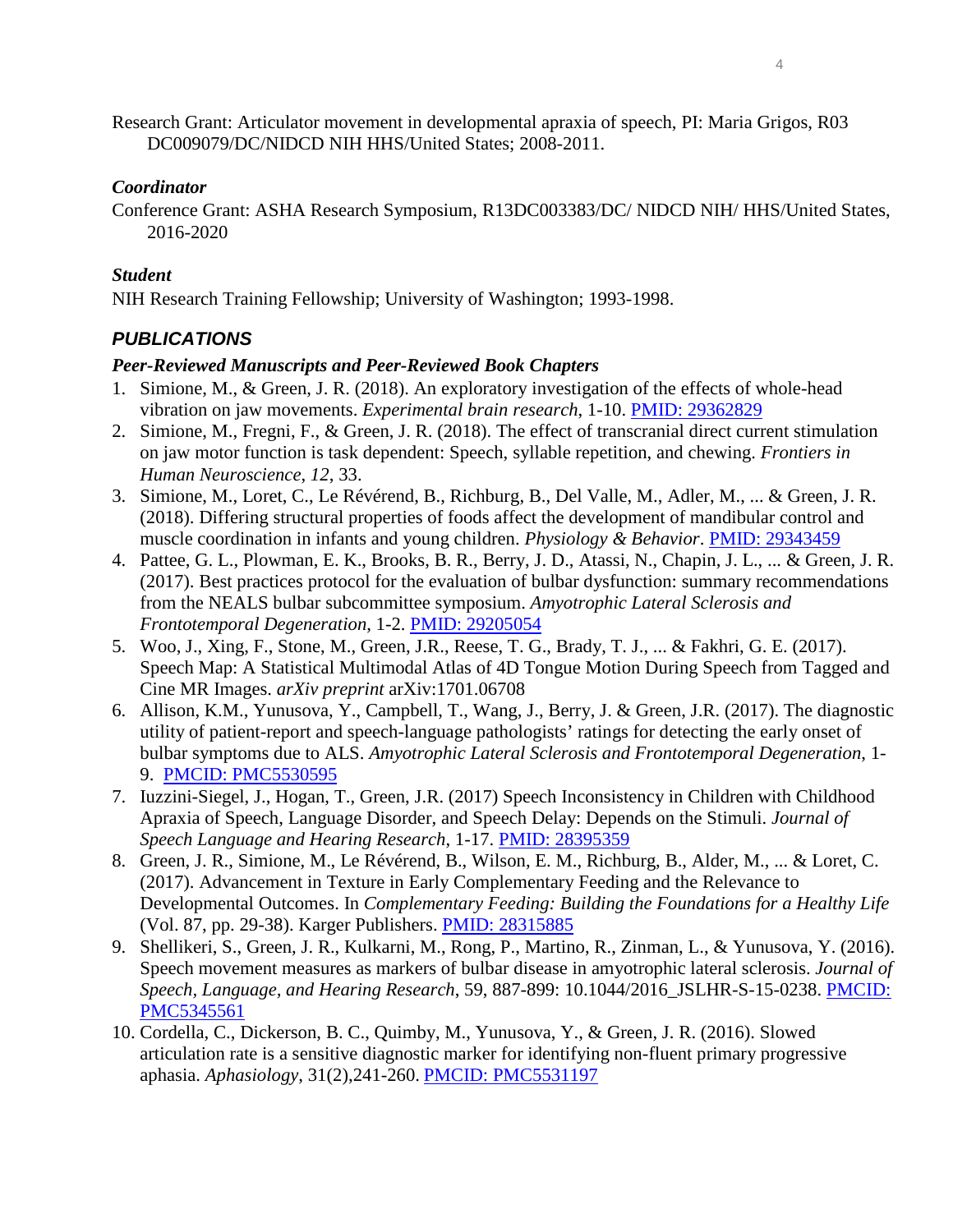- 11. Pacheck, A., Mijailovic, A., Yim, S., Li, J., Green, J. R., McIlduff, C. E., & Rutkove, S. B. (2016). Tongue electrical impedance in amyotrophic lateral sclerosis modeled using the finite element method. *Clinical Neurophysiology*, 127, 1886-1890. [PMCID: PMC4828196](https://www.ncbi.nlm.nih.gov/pmc/articles/PMC4828196/)
- 12. Rong, P., Yunusova, Y., Wang, J., Zinman, L., Pattee, G. L., Berry, J. D., ... & Green, J. R. (2016). Predicting speech intelligibility decline in amyotrophic lateral sclerosis based on the deterioration of individual speech subsystems. *PloS one*, 11, e0154971. [PMCID: PMC4858181](https://www.ncbi.nlm.nih.gov/pmc/articles/PMC4858181/)
- 13. Simione, M. Wilson, E.M., Yunusova, Y., & Green, J.R. (2016). Validation of clinical observations of mastication in persons with ALS. *Dysphagia*, *31*, 367-375. [PMCID: PMC4870304](https://www.ncbi.nlm.nih.gov/pmc/articles/PMC4870304/)
- 14. Wang, J., Samal, A., Rong, P., & Green, J. R. (2016). An optimal set of flesh points on tongue and lips for speech-movement classification. *Journal of Speech, Language, and Hearing Research*, *59*, 15-26. [PMCID: PMC4867928](https://www.ncbi.nlm.nih.gov/pmc/articles/PMC4867928/)
- 15. Yunusova, Y., Graham, N. L., Shellikeri, S., Phuong, K., Kulkarni, M., Rochon, E., ... & Green, J. R. (2016). Profiling speech and pausing in amyotrophic lateral sclerosis (als) and frontotemporal dementia (FTD). *PloS one*, *11*, e0147573. [PMCID: PMC4720472](https://www.ncbi.nlm.nih.gov/pmc/articles/PMC4720472/)
- 16. Green, J. R. (2015). Mouth matters: Scientific and clinical applications of speech movement analysis. *Perspectives on Speech Science and Orofacial Disorders*, 25(1), 6-16. [DOI:](http://sig5perspectives.pubs.asha.org/article.aspx?articleid=2398080)  [10.1044/ssod25.1.6](http://sig5perspectives.pubs.asha.org/article.aspx?articleid=2398080)
- 17. Centanni, T. M., Green, J. R., Iuzzini-Seigel, J., Bartlett, C. W., & Hogan, T. P. (2015). Evidence for the multiple hits genetic theory for inherited language impairment: a case study. *Frontiers in genetics*, *6*. [PMCID: PMC4547018](https://www.ncbi.nlm.nih.gov/pmc/articles/PMC4547018/)
- 18. Rong, P., Yunusova, Y., Wang, J., & Green, J.R. (2015). Predicting early bulbar decline in amyotrophic lateral sclerosis - A speech subsystem approach. *Behavioural Neurology,* vol. 2015, Article ID 183027, 11 pages, 2015. [PMCID: PMC4468279](https://www.ncbi.nlm.nih.gov/pubmed/26136624)
- 19. Centanni, T. M., Sanmann, J. N., Green, J. R., Iuzzini‐Seigel, J., Bartlett, C., Sanger, W. G., & Hogan, T. P. (2015). The role of candidate‐gene CNTNAP2 in childhood apraxia of speech and specific language impairment. *American Journal of Medical Genetics Part B: Neuropsychiatric Genetics*. [PMID: 26097074](https://www.ncbi.nlm.nih.gov/pubmed/26097074)
- 20. Iuzzini-Seigel, J., Hogan, T.P., & Green, J.R. (2015). Reliance on auditory feedback in children with childhood apraxia of speech. *Journal of Communication Disorders*, *54*, 32-42. [PMID: 25662298](http://www.ncbi.nlm.nih.gov/pubmed/25662298)
- 21. Iuzzini-Seigel, J., Hogan, T.P., Rong, P. & Green, J.R. (2015). Longitudinal development of speech motor control: Motor and linguistic factors. Journal of Motor Learning and Development, 3, 53-68. [DOI: 10.1123/jmld.2014-0054](http://dx.doi.org/10.1123/jmld.2014-0054)
- 22. Shellikeri, S., Yunusova, Y., Green, J. R., Pattee, G. L., Berry, J. D., Rutkove, S. B., & Zinman, L. (2015). Electrical impedance myography in the evaluation of the tongue musculature in amyotrophic lateral sclerosis. Muscle & nerve, 52, 584-591. [PMID: 25580728](http://www.ncbi.nlm.nih.gov/pubmed/25580728)
- 23. Mefferd, A. S., Pattee, G. L., & Green, J. R. (2014). Speaking rate effects on articulatory pattern consistency in talkers with mild ALS. *Clinical Linguistics & Phonetics, 11,* 799-811*.* [PMID:](http://informahealthcare.com/doi/abs/10.3109/02699206.2014.908239)  [24724615.](http://informahealthcare.com/doi/abs/10.3109/02699206.2014.908239)
- 24. Vick, J.C., Campbell, T.C., Shriberg, L.D., Green, J.R., Truemper, K., Rusiewicz, H.L., & Moore, C.A. (2014). Data-driven subclassification of speech sound disorders in preschool children. *Journal of Speech, Language, and Hearing Research*, *57*, 2033-50. [PMID: 25076005.](http://www.ncbi.nlm.nih.gov/pubmed/25076005)
- 25. Yunusova, Y., Green, J.R., Lindstrom, M.J., Wang, J., Pattee, G.L., & Zinman, L. (2014). Speech in ALS: Longitudinal changes in lips and jaw movements and vowel acoustics. *Journal of Medical-Speech Language Pathology, 21,* 1-13. [PMCID: PMC4955603](https://www.ncbi.nlm.nih.gov/pmc/articles/PMC4955603/)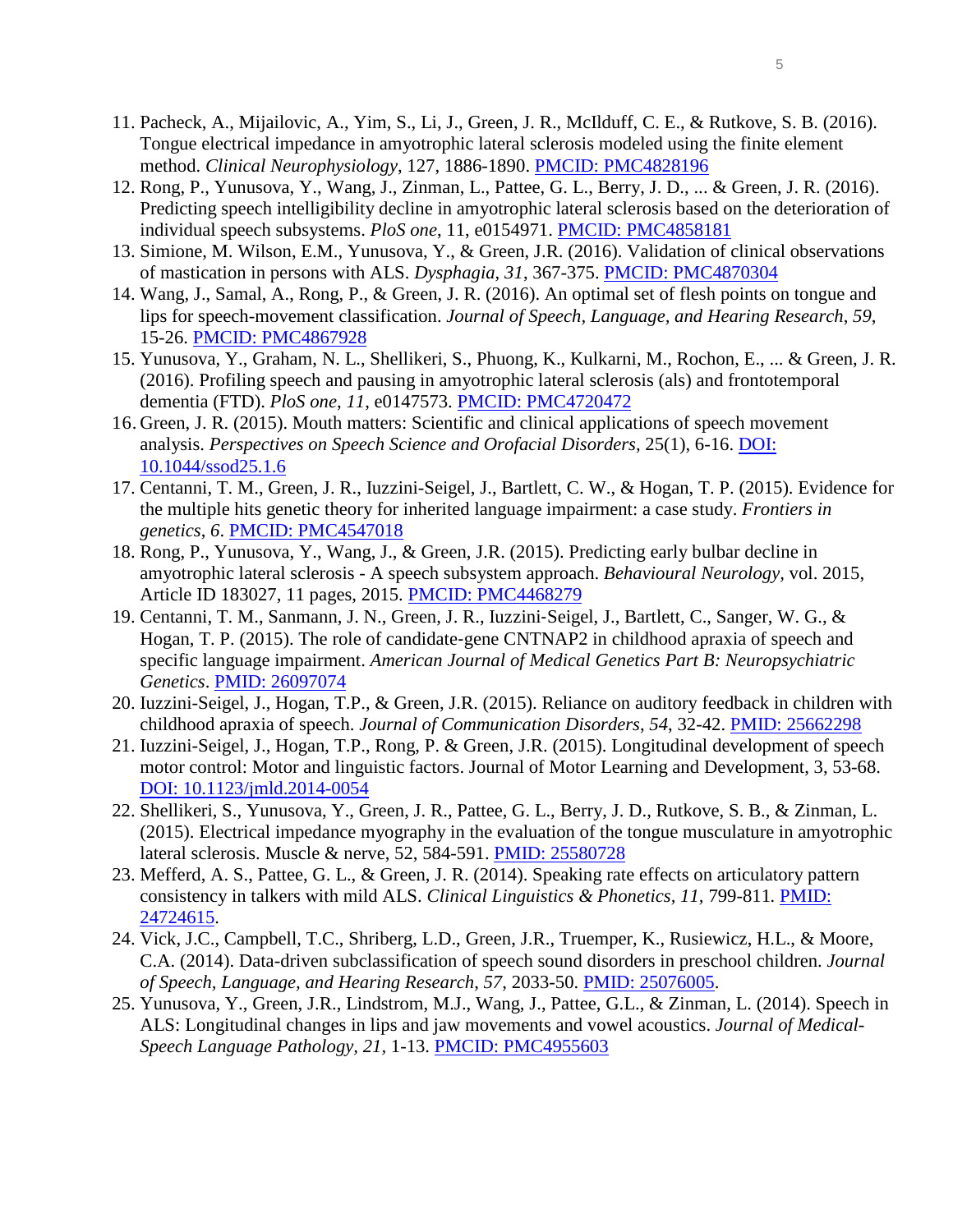- 26. Green, J.R., Yunusova, Y., Kuruvilla, M.S., Wang, J., Pattee, G. L., Synhorst, L., Zinman, L., & Berry, J. D. (2013). Bulbar Speech Motor Assessment in ALS: Challenges and future directions. *Amyotrophic Lateral Sclerosis and Frontotemporal Degeneration*, *14*, 494-500. [PMID: 23898888.](http://www.ncbi.nlm.nih.gov/pubmed/23898888)
- 27. Kuruvilla, M.S., Green, J.R., Ayaz, H., & Murman, D. (2013) Neural correlates of cognitive decline in ALS: An fNIRS study of the prefrontal cortex. *Cognitive Neuroscience, 4,* 115-21*.* [PMID:](http://www.ncbi.nlm.nih.gov/pubmed/?term=Neural+correlates+of+cognitive+decline+in+ALS%3A+An+fNIRS+study+of+the+prefrontal+cortex)  [24073736.](http://www.ncbi.nlm.nih.gov/pubmed/?term=Neural+correlates+of+cognitive+decline+in+ALS%3A+An+fNIRS+study+of+the+prefrontal+cortex)
- 28. Wang, J., Green, J.R., Samal, A., & Yunusova, Y. (2013). Articulatory distinctiveness of vowels and consonants: A data-driven approach. *Journal of Speech, Language, and Hearing Research, 56,*  1539-51. [PMID: 23838988.](http://www.ncbi.nlm.nih.gov/pubmed/?term=Articulatory+distinctiveness+of+vowels+and+consonants%3A+A+data-driven+approach)
- 29. Nip, I.B.S., & Green, J.R. (2013). Increases in cognitive and linguistic processing primarily account for increases in speaking rate with age. *Child Development, 4,* 1324-1337. [PMCID: PMC3633670](http://onlinelibrary.wiley.com/doi/10.1111/cdev.12052/abstract)
- 30. Kuruvilla, M.S., Green, J.R., Yunusova, Y., & Hanford, K. (2012). Spatiotemporal coupling of the tongue in amyotrophic lateral sclerosis. *Journal of Speech, Language, and Hearing Research, 55*, 1897-1909. [PMID: 22615476.](http://www.ncbi.nlm.nih.gov/pubmed/?term=Spatiotemporal+coupling+of+the+tongue+in+amyotrophic+lateral+sclerosis)
- 31. Mefferd, A.M., Green, J.R., & Pattee, G. (2012). A novel fixed-target task to determine articulatory speed constraints in persons with amyotrophic lateral sclerosis. *Journal of Communication Disorders*, 45, 35-45. [PMID:22000045](http://jslhr.asha.org/cgi/content/abstract/50/4/928)
- 32. Vick, J.C., Campbell, T.F., Shriberg, L.D., Green, J.R., Abdi, H., Leavy Rusiewicz, H., Venkatesh, L., & Moore, C.A. (2012). Distinct developmental profiles in typical speech acquisition. *Journal of Neurophysiology*, *107*, 2885-2900. [PMID:22357794](http://jslhr.asha.org/cgi/content/abstract/50/4/928)
- 33. Wang, Y.T., Nip, I.S., Green, J.R., Kent, R.D., Kent, J.F. & Ullman, C. (2012) Accuracy of perceptual and acoustic methods for the detection of inspiratory loci in spontaneous speech. *Behavior Research Methods.* [PMID:22362007](http://jslhr.asha.org/cgi/content/abstract/50/4/928)
- 34. Wilson, E.M., Green, J.R., & Weismer, G. (2012). A kinematic description of the temporal characteristics of jaw motion for early chewing: Preliminary findings. *Journal of Speech, Language, and Hearing Research*. [PMID: 22223889](http://www.ncbi.nlm.nih.gov/pubmed/22223889)
- 35. Yunusova, Y., Green, J.R., Greenwood, L., Wang, J., Pattee, G.L., & Zinman, L. (2012). Tongue movements and their acoustic consequences in ALS. *Folia Phoniatrica et Logopaedica, 64,* 94-102. [PMID: 22223889](http://www.ncbi.nlm.nih.gov/pubmed/22223889)
- 36. Che, W., Wang Y., Lu, H., & Green, J.R. (2011). Respiratory changes during reading in Mandarinspeaking adolescents with prelingually hearing impairment. *Folia Phoniatrica et Logopaedica, 63, 275-280.* PMID: 21372590
- 37. Nip I.S.B., Green J.R., & Marx D.B. (2011). [The co-emergence of cognition, language,](http://0-apps.isiknowledge.com.library.unl.edu/full_record.do?product=WOS&search_mode=GeneralSearch&qid=1&SID=4EJN9pfiCHmk6G23k6d&page=1&doc=1)  and speech [motor control in early development: A longitudinal correlation study.](http://0-apps.isiknowledge.com.library.unl.edu/full_record.do?product=WOS&search_mode=GeneralSearch&qid=1&SID=4EJN9pfiCHmk6G23k6d&page=1&doc=1) *Journal of Communication Disorders*, *44*, 149-160. [PMID:21035125](http://jslhr.asha.org/cgi/content/abstract/50/4/928)
- 38. Green, J.R., & Nip, I.S.B. (2010). Organization principles in the development of early speech: catalysts, constraints, and synergy. In B. Maaseen & P.H.H.M. van Lieshout (Eds.). *Speech Motor Control: New developments in basic and applied research* (pp. 171-188). NC: Oxford University Press.
- 39. Green, J.R., Nip, I.S.B, Mefferd, A.S., Wilson, E.M., & Yunusova, Y. (2010). Lip movement exaggerations during infant-directed speech. *Journal of Speech, Language, and Hearing Research, 53,* 1529-1542. [PMID:20699342](http://jslhr.asha.org/cgi/content/abstract/50/4/928)
- 40. Mefferd, A.S. & Green, J.R. (2010). Articulatory-to-acoustic relations in response to speaking rate and loudness manipulations. *Journal of Speech, Language, and Hearing Research, 53*, 1206-1219. [PMID:206993fnatureal41](http://jslhr.asha.org/cgi/content/abstract/50/4/928)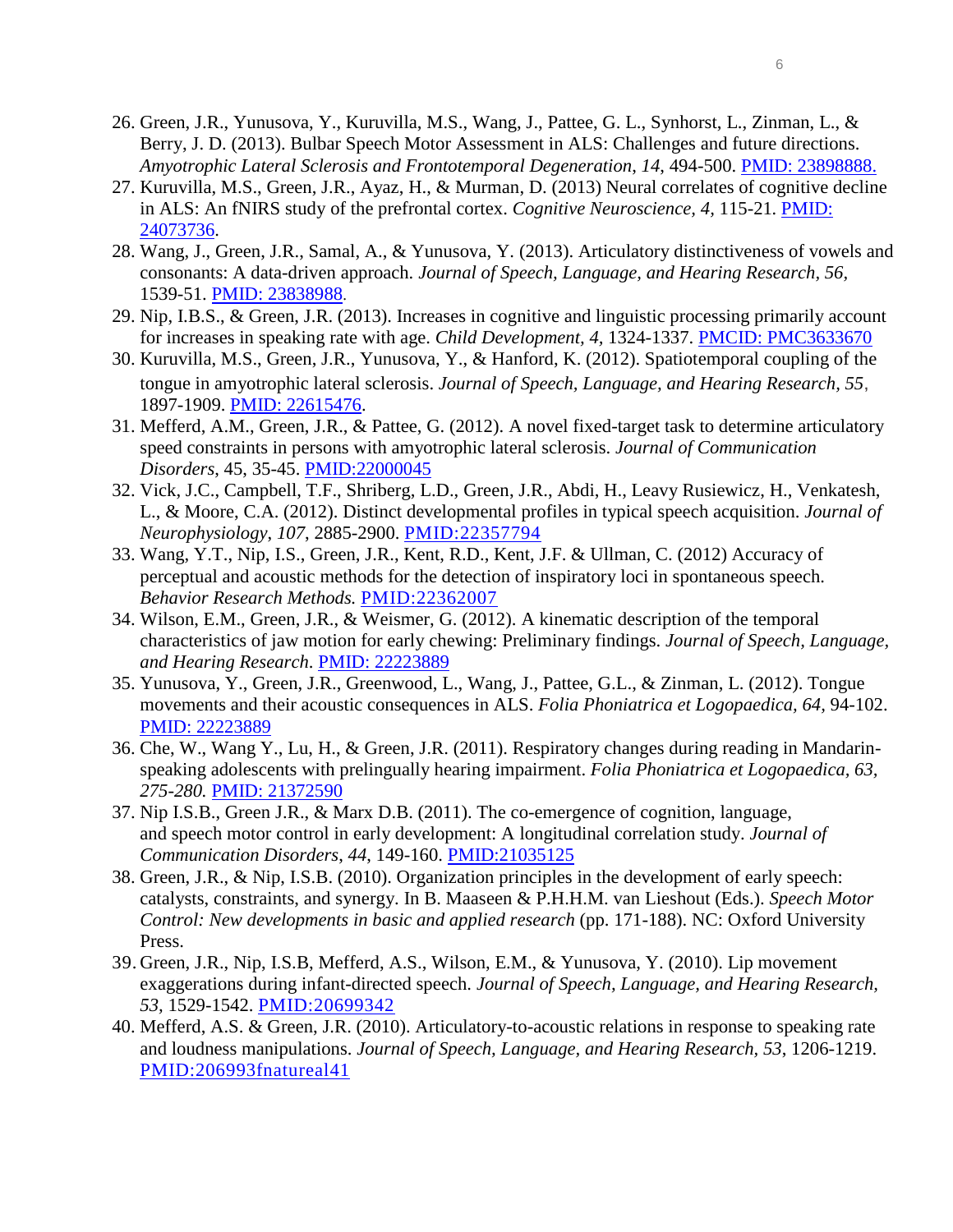- 41. Wang, Y., Green, J.R., Nip, I.S.B., Kent, R.D., & Kent, J.F. (2010). Breath group analysis for reading and spontaneous speech in healthy adults. *Folia Phoniatrica et Logopaedica, 62,* 297-302*.* [PMID:20588052](http://jslhr.asha.org/cgi/content/abstract/50/4/928)
- 42. Wang, Y., Green, J.R., Nip, I.S.B., Kent, R.D., Kent, J.F. & Ullman, C. (2010). Accuracy of perceptually-based and acoustically-based inspiratory loci in reading. *Behavior Research Methods, 42,* 791-797. [PMID:20805602](http://jslhr.asha.org/cgi/content/abstract/50/4/928)
- 43. Yunusova, Y., Green, J.R., Lindstrom, M., Ball, L. Pattee, G., & Zinman, L. (2010). Kinematics of disease progression in bulbar ALS. *Journal of Communication Disorders*, *43*, 6-20. PMID: 19683250
- 44. Bartle-Meyer, C. J., Goozée, J. V., Murdoch, B. E., & Green, J. R. (2009). Kinematic analysis of articulatory coupling in acquired apraxia of speech post-stroke. *Brain Injury*, *23*, 133-145.
- 45. Shriberg, L.D., Lohmeier, H.L., Campbell, T.F., Dollaghan, C.A., Green, J.R., & Moore, C.A. (2009). A nonword repetition task for speakers with misarticulations: The Syllable Repetition Task (SRT). *Journal of Speech, Language, and Hearing Research, 52, 1189-1212.* [PMID:19635944](http://jslhr.asha.org/cgi/content/abstract/50/4/928)
- 46. Wilson E.M., & Green J.R. (2009). The development of jaw motion for mastication. *Early Human Development*, *85*, 303-311. PMID: 19185434
- 47. Yunusova, Y., Green, J.R., & Mefferd, A. (2009). Accuracy assessment for AG500 electromagnetic articulograph. *Journal of Speech, Language, and Hearing Research, 52* 547-555*.* [PMID:18723596](http://jslhr.asha.org/cgi/content/abstract/50/4/928)
- 48. Wilson, E.M., Green, J.R., Yunusova, Y., & Moore, C.A. (2008). Task-specificity in early oral motor development. *Seminars in Speech and Language, 29,* 257-266. PMID: 19058112
- 49. Steeve, R.W., Moore, C.A., Green, J.R., Reilly, K. J., & Ruark McMurtrey, J. (2008). Babbling, chewing, and sucking: Oromandibular coordination at 9-months. *Journal of Speech, Language, and Hearing Research, 51,* 1390-1404. PMID: 18664699
- 50. Liu, Z., Yamamura, B., Shcherbatyy, V., & Green, J.R. (2008). Regional volumetric change of the tongue during mastication in pigs. *Journal of Oral Rehabilitation, 35,* 604-612. [PMID: 1842351](http://onlinelibrary.wiley.com/doi/10.1111/j.1365-2842.2008.01862.x/abstract)
- 51. Green, J.R., Wilson, E.M., Wang, Y., & Moore, C.A. (2007). Estimating mandibular motion based on chin surface targets during speech. *Journal of Speech, Language, and Hearing Research, 50, 928-*939*.* [PMID:17675597](http://jslhr.asha.org/cgi/content/abstract/50/4/928)
- 52. Wilson, E.M. & Green, J.R. (2006). Coordinative Organization of Lingual Propulsion during the normal adult swallow. *Dysphagia, 21*, 226-236. [PMID:17221289](http://jslhr.asha.org/cgi/content/abstract/50/4/928)
- 53. Fager, S.K., Green, J.R., Nip, I.S.B., & Hakel, M. (2006). Facial kinematics of a speaker with palatal lift following brainstem impairment. *Journal of Medical Speech-Language Pathology, 14,* 235-240.
- 54. Green, J.R., & Wilson, E.M. (2006). Spontaneous facial motility in infancy: A 3D kinematic analysis. *Developmental Psychobiology*, *48*, 16-28. [PMID:16381029](http://jslhr.asha.org/cgi/content/abstract/50/4/928)
- 55. Shriberg, L.D., McSweeny, J.L., Anderson, B.E., Campbell, T.F., Chial, M.R., Green, J.R., Hauner, K.K., Moore, C.A., Rusiewicz, H.L., & Wilson, D.L. (2005). Transitioning from analog to digital audio recording in childhood speech sound disorders. *Clinical Linguistics & Phonetics, 1,* 335–359. [PMID:16019779](http://jslhr.asha.org/cgi/content/abstract/50/4/928)
- 56. Green, J.R., Beukelman, D.R., & Ball, L. J. (2004). Algorithmic estimation of pauses in extended speech samples of dysarthric and typical speech. *Journal of Medical Speech-Language Pathology*, *12*, 149-154. PMID:20628555
- 57. Hakel, M., Beukelman, D.R., Fager, S., Green, J.R., & Marshall, J. (2004). Dynamic nasal obturation using a one-way valve: Technical report on a prototype. *Journal of Medical Speech-Language Pathology*, *12*, 155-160.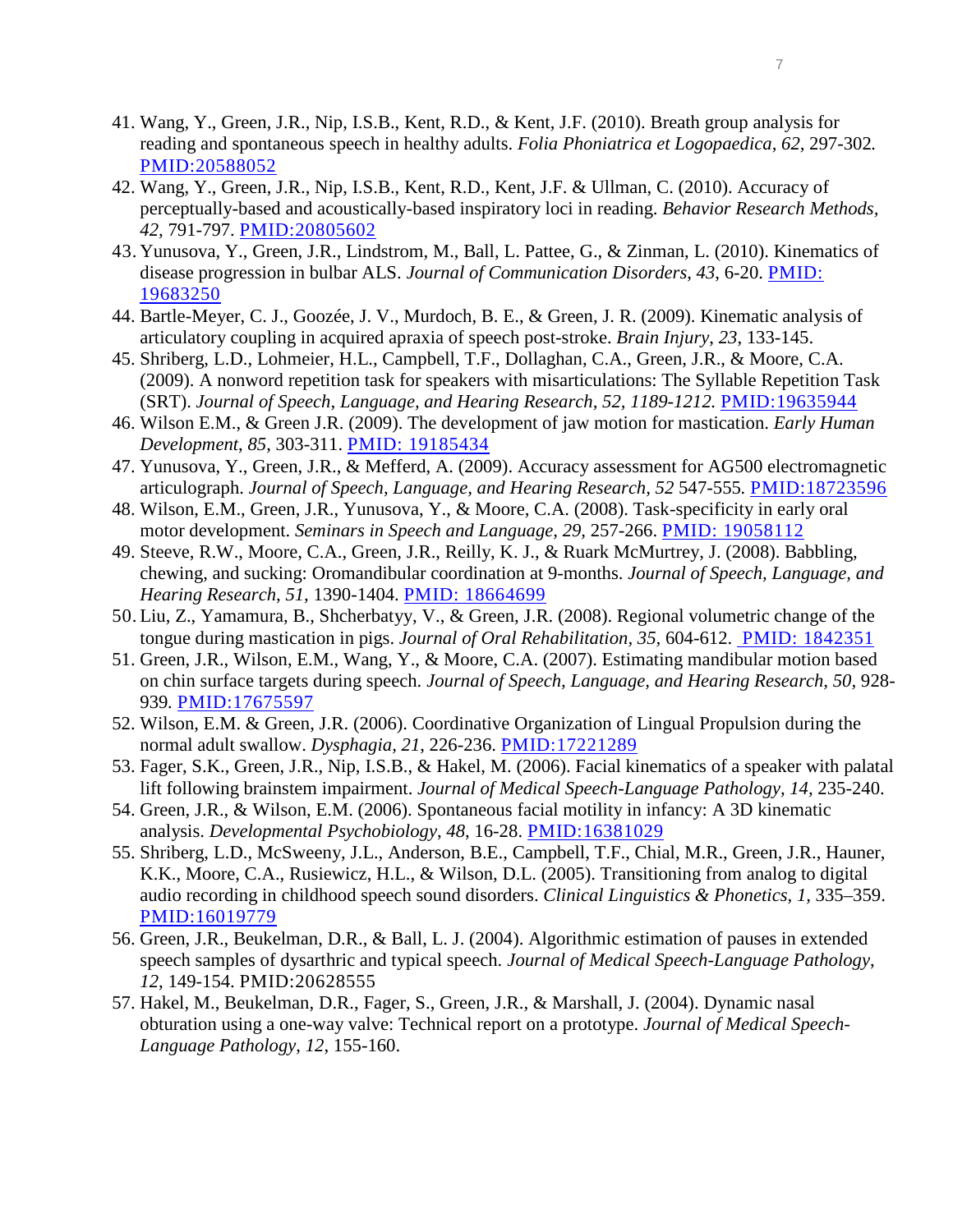- 58. Hosom, J.P., Shriberg, L., & Green, J.R. (2004). Diagnostic assessment of childhood apraxia of speech using automatic speech recognition (ASR) methods. *Journal of Medical Speech-Language Pathology*, *12*, 167-171. [PMID:17066124](http://jslhr.asha.org/cgi/content/abstract/50/4/928)
- 59. Liu, Z., Green, J.R., Moore, C.A. & Herring, S.W.(2004). Time series analysis of jaw muscle contraction and tissue deformation during mastication in miniature pigs. *Journal of Oral Rehabilitation*, *31*, 7-17. [PMID:15125590](http://jslhr.asha.org/cgi/content/abstract/50/4/928)
- 60. Green, J.R., Moore, C.A., & Reilly, K.J. (2003). Methodological issues in studies of early articulatory development: A response to Dworkin, et al*.,. Journal of Speech, Language, and Hearing Research*, *46*, 1020-1021. [doi:10.1044/1092-4388\(2003/080\)](http://jslhr.asha.org/cgi/reprint/46/4/1020)
- 61. Green, J.R., & Wang, Y. (2003). Tongue-surface movement patterns during speech and swallowing. *Journal of Acoustical Society of America*, *113*, 2820-2833. [PMID:12765399](http://jslhr.asha.org/cgi/content/abstract/50/4/928)
- 62. Higashikawa, M., Green, J.R., Moore, C.A., & Minifie, F.D. (2003). Lip kinematics for /p/ and /b/ during whispered and voiced speech. *Folia Phoniatrica et Logopaedica*, *55*, 17-27. [PMID:12566763](http://jslhr.asha.org/cgi/content/abstract/50/4/928)
- 63. Shriberg, L. D., Green, J. R., Campbell, T. F., McSweeny, J. L., & Scheer, A. (2003). A diagnostic marker for childhood apraxia of speech: The coefficient of variation ratio. *Clinical Linguistics and Phonetics*, *17*, 575-595. [PMID:14608800](http://jslhr.asha.org/cgi/content/abstract/50/4/928)
- 64. Green, J.R., Moore, C.A., & Reilly, K.J. (2002). The sequential development of jaw and lip control for speech. *Journal of Speech, Language, and Hearing Research*, *45*, 66-79. [PMID:14748639](http://jslhr.asha.org/cgi/content/abstract/50/4/928)
- 65. Moore, C.A., Caulfield, T.J., & Green, J.R. (2001). Relative kinematics of the rib cage and abdomen during speech and nonspeech behaviors of 15-month-old children. *Journal of Speech, Language, and Hearing Research*, *44*, 80-94. [PMID:11218112](http://jslhr.asha.org/cgi/content/abstract/50/4/928)
- 66. Green, J.R., Moore, C.A., Higashikawa, M., & Steeve, R.W. (2000). The physiologic development of speech motor control: lip and jaw coordination. *Journal of Speech, Language, and Hearing Research*, *43*, 239-56. [PMID:10668666](http://jslhr.asha.org/cgi/content/abstract/50/4/928)
- 67. Higashikawa, M., Moore, C.A., Green, J.R., & Takenaka, H. (1999). Development of coordination of respiratory system in children: longitudinal study of plethysmograph patterns. *J. Otolaryngology Japan*, *102: 524*.
- 68. Green, J.R., Buder, E.H., Rodda, P.R., & Moore, C.A. (1997). Reliability of measurement of across several acoustic voice analysis systems. In M. Cannito, K. Yorkston, & D. Beukelman (Eds.) Neuromotor Speech Disorders: Nature, assessment, & management (pp 275-292). Baltimore: Paul H. Brookes.
- 69. Green, J.R., Moore, C.A., Ruark, J.L., Rodda, P.R., Morvee, W. & VanWitzenburg, M. (1997). Development of chewing in children from 12 to 48 Months: Longitudinal study of EMG patterns. *Journal of Neurophysiology*, *77*, 2704-2716. [PMID:9163386](http://jslhr.asha.org/cgi/content/abstract/50/4/928)

#### *Abstracts and Proceedings from Peer-Reviewed Conferences*

- 1. Lee, E., Xing, F., Ahn, S., Reese, T., Wang, R., Green, J., ... & Woo, J. (2017). Subject-specific anatomical assessment of the human tongue in amyotrophic lateral sclerosis (ALS) by highresolution MRI and diffusion tensor imaging. *The Journal of the Acoustical Society of America*, *142*(4), 2639-2639.
- 2. Horwitz-Martin, R. L., Quatieri, T. F., Lammert, A. C., Williamson, J. R., Yunusova, Y., Godoy, E., ... & Green, J. R. (2016). Relation of Automatically Extracted Formant Trajectories with Intelligibility Loss and Speaking Rate Decline in Amyotrophic Lateral Sclerosis. *Interspeech 2016*, 1205-1209.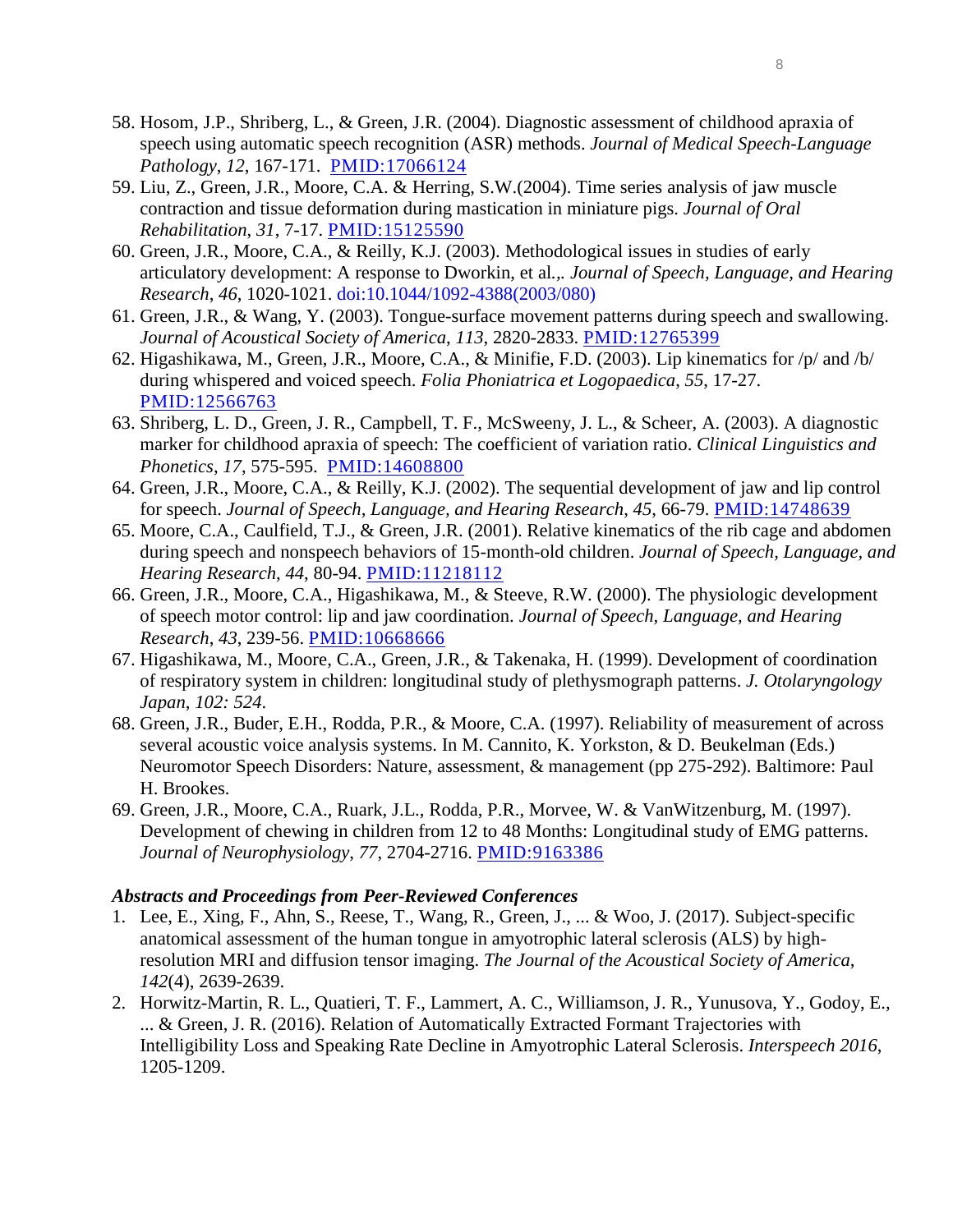- 3. Gong, J. J., Gong, M., Levy-Lambert, D., Green, J. R., Hogan, T. P., & Guttag, J. V. (2016). Towards an Automated Screening Tool for Developmental Speech and Language Impairments, *Interspeech 2016*, 112-116.
- 4. Rong, P., Yunusova, Y., & Green, J. R. (2016). Differential Effects of Velopharyngeal Dysfunction on Speech Intelligibility During Early and Late Stages of Amyotrophic Lateral Sclerosis. *Interspeech 2016*, 248-252.
- 5. Rong, P., Yunusova, Y., & Green, J.R. (2015). Speech intelligibility decline in individuals with fast and slow rates of ALS progression*. In Sixteenth Annual Conference of the International Speech Communication Association* (Interspeech 2015).
- 6. Perry, B.J., Pomahoc, B., Bueno, E., Su, P., Richburg, B.D., & Green, J.R. (2015). Characteristics of speech following facial transplantation. In The Scottish Consortium for ICPhS 2015 (Ed.), *Proceedings of the 18th International Congress of Phonetic Sciences*. Glasgow, UK: The University of Glasgow. [https://www.internationalphoneticassociation.org/icphs](https://www.internationalphoneticassociation.org/icphs-proceedings/ICPhS2015/Papers/ICPHS0413.pdf)[proceedings/ICPhS2015/Papers/ICPHS0413.pdf](https://www.internationalphoneticassociation.org/icphs-proceedings/ICPhS2015/Papers/ICPHS0413.pdf)
- 7. Rong, P., Yunusova, Y., Berry, J.D., Zinman, L., & Green, J.R. (2014). Parameterization of articulatory pattern in ALS. In *Interspeech-2014*, 711-714. [http://www.isca](http://www.isca-speech.org/archive/archive_papers/interspeech_2014/i14_0711.pdf)[speech.org/archive/archive\\_papers/interspeech\\_2014/i14\\_0711.pdf](http://www.isca-speech.org/archive/archive_papers/interspeech_2014/i14_0711.pdf)
- 8. Rutkove, S., Shellikeri, S., Yunusova, Y., Green, J., & Zinman, L. (2014). Electrical impedance myography tor the evaluation of the tongue musculature in myotrophic lateral sclerosis. (P4. 103). *Neurology*, 82(10 Supplement), P4-103.
- 9. Wang, J., Samal, A., & Green, J. R. (2014). Across-speaker articulatory normalization for speakerindependent silent speech recognition. In *Interspeech-2014,* 1179-1183. [http://www.isca](http://www.isca-speech.org/archive/archive_papers/interspeech_2014/i14_1179.pdf)[speech.org/archive/archive\\_papers/interspeech\\_2014/i14\\_1179.pdf](http://www.isca-speech.org/archive/archive_papers/interspeech_2014/i14_1179.pdf)
- 10. Green, J. R., Wang, J., & Wilson, D. L. (2013). SMASH: A tool for articulatory data processing and analysis, In *Interspeech-2013*, 1331-1335. [http://www.isca](http://www.isca-speech.org/archive/archive_papers/interspeech_2013/i13_1331.pdf)[speech.org/archive/archive\\_papers/interspeech\\_2013/i13\\_1331.pdf](http://www.isca-speech.org/archive/archive_papers/interspeech_2013/i13_1331.pdf)
- 11. Shellikeri, S., Yunusova, Y., Thomas, D., Green, J. R., & Zinman, L. (2013). Compensatory articulation in amyotrophic lateral sclerosis: Tongue and jaw in speech. *In Proceedings of Meetings on Acoustics*, 19, 060061.
- 12. Wang, J., Balasubramanian, A., Mojica de La Vega, L., Green, J. R., Samal, A., & Prabhakaran, B. (2013). Word recognition from continuous articulatory movement time-series data using symbolic representations, *Proceedings of Interspeech Workshop on Speech and Language Processing for Assistive Technologies*, 119-127.
- 13. Wang, J., Green, J. R., & Samal, A. (2013). Individual articulator's contribution to phoneme production, *Proceedings of IEEE Intl. Conf. on Acoustics, Speech, and Signal Processing*, Vancouver, Canada, 7785-7789.
- 14. Green, J. R., Yunusova, Y., Pattee, G., Zinman, L., Kuruvilla, M., Wang, J., & Falikowski, M. (2012). Bulbar motor deterioration in ALS, *Proceedings of the 64th Annual Meeting of the American Academy of Neurology*, New Orleans, LA. DOI: 10.1212/WNL.78.1\_MeetingAbstracts.P04.154
- 15. Wang, J., Samal, A., Green, J.R., & Rudzicz, F. (2012). Whole-word recognition from articulatory movements for silent speech interfaces, *Proceedings of the 13th Annual Conference of the International Speech Communication Association* (InterSpeech 2012). Portland, OR. 1327-1330.
- 16. Wang, J., Samal, A., Green, J.R., & Rudzicz, F. (2012). Sentence recognition from articulatory movements for silent speech interfaces, *ICASSP 2012*, 4985- 4988.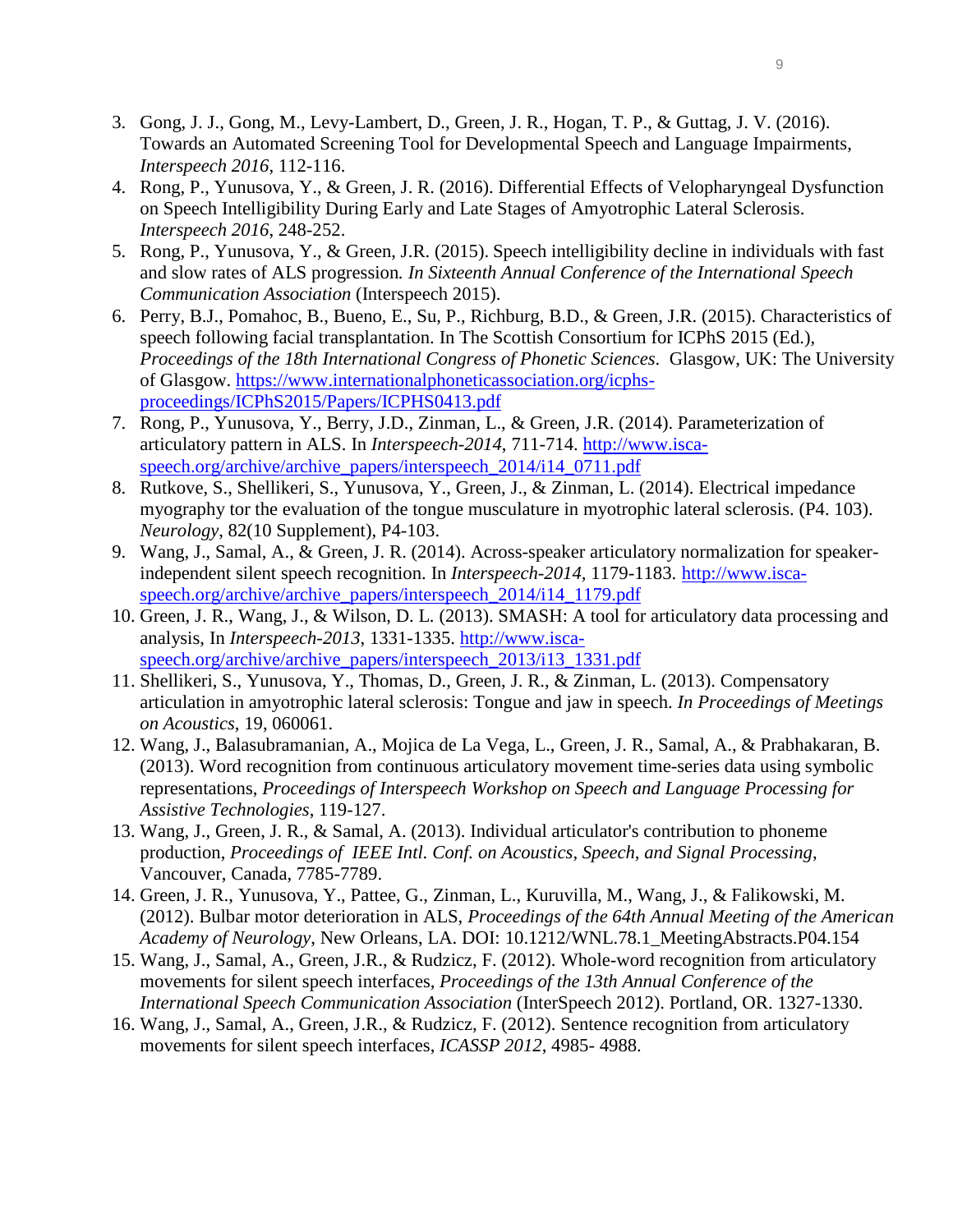- 17. Wang, J., Green, J. R., Samal, A., & Marx, D. B. (2011). Quantifying articulatory distinctiveness of vowels. *Proceedings of the 12th Annual Conference of the International Speech Communication Association*, 277-280.
- 18. Wang, J., Green, J.R., Samal, A., & Carrell, T.D. (2010). Vowel recognition from continuous articulatory movements for speaker-dependent applications. *Proceedings of IEEE International Conference on Signal Processing and Communications* (ICSPCS 2010), Gold Coast, Australia, 13- 15.
- 19. Wang, J., Samal, A., Green, J.R., & Carrell, T.D. (2009). Mesbah, M., Boashash, B. and Colditz, P. (2009). Vowel recognition from articulatory position time-series data. In Signal Processing and Communications, 2009. *IEEE International Conference on Signal Processing and Communications* (ICSPCS 2009), Omaha, Nebraska, USA, 28-30.
- 20. Green, J.R., Nip, I., Wilson, E., & Mefferd, A. (2008). Articulatory exaggerations during infant directed speech. *The Journal of Acoustical Society of America*, *123*, 3077. [PMID: 20699342](http://www.ncbi.nlm.nih.gov/pubmed/22223889)
- 21. [Yunusova, Y.](http://www.ncbi.nlm.nih.gov/sites/entrez?Db=pubmed&Cmd=Search&Term=%22Yunusova%20Y%22%5BAuthor%5D&itool=EntrezSystem2.PEntrez.Pubmed.Pubmed_ResultsPanel.Pubmed_DiscoveryPanel.Pubmed_RVAbstractPlus), [Stanley J.](http://www.ncbi.nlm.nih.gov/sites/entrez?Db=pubmed&Cmd=Search&Term=%22Stanley%20J%22%5BAuthor%5D&itool=EntrezSystem2.PEntrez.Pubmed.Pubmed_ResultsPanel.Pubmed_DiscoveryPanel.Pubmed_RVAbstractPlus), & [Green, J.R.](http://www.ncbi.nlm.nih.gov/sites/entrez?Db=pubmed&Cmd=Search&Term=%22Green%20JR%22%5BAuthor%5D&itool=EntrezSystem2.PEntrez.Pubmed.Pubmed_ResultsPanel.Pubmed_DiscoveryPanel.Pubmed_RVAbstractPlus) (2008). Distinguishing place of consonant articulation using the Aurora system. *The Journal of Acoustical Society of America*, *123*, 3739. [doi:10.1121/1.2935262](http://scitation.aip.org/getabs/servlet/GetabsServlet?prog=normal&id=JASMAN000123000005003739000001&idtype=cvips&gifs=yes)
- 22. Vick, J.C., Moore, C.A., Venkatesh, L., Campbell, T.F., Rusiewicz, H.L., Shriberg, L.D., & Green, J.R. (2006). Physiologic and behavioral classification of delayed speech: Syllable repetition tasks. *The Journal of Acoustical Society of America*, *120*, 3350.
- 23. Green, J.R., Phan, L. Nip, I., & Mefferd, A. (2006). A real-time articulatory controlled vowel synthesizer for research on speech motor learning. *Stem-, Spraak- en Taalpathologie*, *14*(Supp.), 46.
- 24. Hosom, J.P., Shriberg, L., & Green, J.R. (2006). The coefficient of variation ratio determined using automatic speech recognition. *Stem-, Spraak- en Taalpathologie*, *14*(Supp.), 88.
- 25. Mefferd, A., & Green, J.R. (2006). Formant pattern predictability based on lingual kinematics. *Stem, Spraak- en Taalpathologie*, *14*(Supp.), 49.
- 26. Moore, C.A., Campbell, T.F., Shriberg, L.D., Green, J.R., Venkatesh, L., Vick, J., & Leavy Rusiewicz, H. (2006). Physiologic and behavioral classification of delayed speech. *Stem-, Spraaken Taalpathologie*, *14*(Supp.), 109.
- 27. Venkatesh, L., Moore, C.A., Campbell, T.F., Shriberg, L.D. & Green, J.R. (2006). Speech movement characteristics in children with speech delay. *Stem-, Spraak- en Taalpathologie*, *14*(Supp.), 96.
- 28. Wang, Y., Kent, R.D., Nip, I., Green, J., & Kent, J.F. (2006). Aerodynamic validation of perceptually-based breath group determination. *Stem-, Spraak- en Taalpathologie*, *14*(Supp.), 32.
- 29. Yunusova, Y., Green, J.R., & Mefferd, A. (2006). Spatial characteristics of speech movements in ALS. *Stem-, Spraak- en Taalpathologie*, *14*(Supp.), 75.
- 30. Green, J.R., & Wilson, E.M. (2003). The significance of spontaneous orofacial motility in early vocal development. *Proceeding of the Conference on Progress in Motor Control IV. Motor Control and Learning over the Life Span*. Université de Caen Basse-Normandie (France).
- 31. Hall, M. D., Green, J., Moore, C. A., & Kuhl, P. K. (1999). Contribution of articulatory kinematics to visual perception of stop consonants. *In P.K. Kuhl & L. Crum (Eds.), Proceedings 2nd Convention of the European Acoustics Association: Forum Acusticum* and *137th Meeting of the Acoustical Society of America (#4aSCb15).* Woodbury, NY: Acoustical Society of America.
- 32. Minifie, F.D., Green, J.R., Smith, J., & Huang, D.Z. (1995). Inter-judge variability in perception of voice qualities. *Proceedings of the International Congress of Phonetic Sciences, Stockholm,* Sweden, 758-761.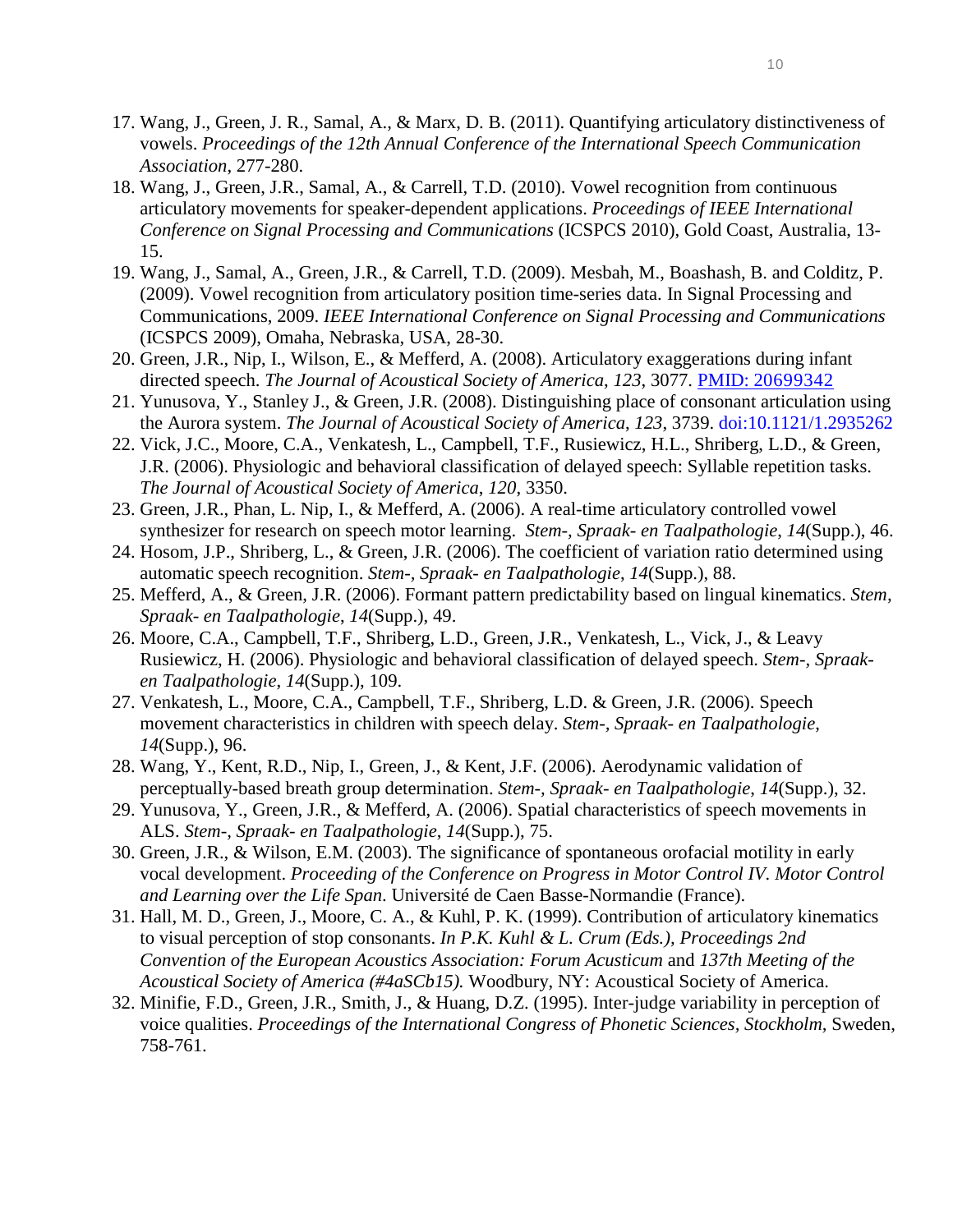33. Minifie, F.D., Huang, D.A., & Green, J.R. (1994). Relationship between acoustic measures of vocal perturbation and perceptual judgments of breathiness, harshness, and hoarseness. *Proceedings of the International Conference on Spoken Language Processing*. Yokohama, Japan, 1999-2002.

## *Non Peer-Reviewed Manuscripts*

- 1. Yunusova, Y., Green, J. R., Wang, J., Pattee, G., Zinman, L. (2011). A Protocol for Comprehensive Assessment of Bulbar Dysfunction in Amyotrophic Lateral Sclerosis (ALS), Journal of Visualized Experiments (JOVE), 48, [http://www.jove.com/details.php?id=2422.](http://www.jove.com/details.php?id=2422) [PMCID: PMC3197394](http://www.ncbi.nlm.nih.gov/pmc/articles/PMC3197394/#__ffn_sectitle)
- 2. Nip, I. S. B., Green, J.R., Marx, D.B. (2009). Early speech motor development: Cognitive and linguistic considerations. *Journal of Communication Disorders, 42,* 286-298. [PMID:19439318](http://jslhr.asha.org/cgi/content/abstract/50/4/928)

# *Invited Book Chapters and Periodicals*

- 1. Green, J.R. (2015). Mouth matters: Scientific and clinical applications of speech movement analysis, *Sig 5 Perspectives on Speech Science and Orofacial Disorders*, *25*, 6-16. DOI: 10.1044/ssod25.1.6
- 2. Weismer, G., & Green, J.R. (2015). Speech production in motor speech disorders: Lesions, models, and a research agenda, In M.A. Redford's *The Handbook of Speech Production* (pp 298-330). Wiley Blackwell. ISBN: 978-0-470-65993-9
- 3. Barlow, S. & Green, J.R. (2009). Preface to the 18th Annual ASHA-NIH research symposium: Neurobiological determinants of communication development. *Journal of Communication Disorders*, 245-247. [PMID:19406433](http://jslhr.asha.org/cgi/content/abstract/50/4/928)
- 4. Green, J.R. (2007). Natural history of an NIH-supported researcher. In M.L. Rice (Ed.) *Merrill Series on the Research Mission of Public Universities: Future Directions for Federal Research Funding*. Merrill Research Center: The University of Kansas, 111, 44-50.
- 5. Cress, C.J., & Green, J.R. (2006). Computer applications for communication disorders. In J.G. Webster (Ed.), *Encyclopedia of Medical Devices and Instrumentation* 2<sup>nd</sup> ed. (pp 210-229), New York: Wiley. [doi:10.1002/0471732877.emd071](http://onlinelibrary.wiley.com/doi/10.1002/0471732877.emd071/abstract)
- 6. Green, J.R. (2003). Discussion: Need for motor-based descriptions of articulatory function in children with CAS. In LD Shriberg & TF Campbell (Eds.). *Proceedings of the 2002 Childhood Apraxia of Speech Research Symposium*, 247-248.
- 7. Green, J.R. (2002). Orofacial movement analysis in infants and young children: New opportunities in speech studies. *The Standard* (periodical published by Vicon Motion Systems), *2*, 1-3.

# *Peer-Reviewed Clinical Guidelines*

- 1. Hiss, S., Dikeman, K., Green, J., Hasselkus, A., Inma, A, Kelchner, L., Lazarus, C., & Miller, C. (2003). American Speech-Language-Hearing Association. [Knowledge and Skills Needed by](http://www.asha.org/policy/KS2004-00076/)  [Speech-Language Pathologists Performing Videofluoroscopic Swallowing Studies](http://www.asha.org/policy/KS2004-00076/). *ASHA Supplement*, *24*, 178-183.
- 2. Hiss, S., Dikeman, K., Green, J., Hasselkus, A., Inma, A, Kelchner, L., Lazarus, C., & Miller, C. (2004). American Speech-Language-Hearing Association. [Guidelines for Speech-Language](http://www.asha.org/policy/GL2004-00050/)  [Pathologists Performing Videofluoroscopic Swallowing Studies.](http://www.asha.org/policy/GL2004-00050/) *ASHA Supplement*, *24*, 77-92.

## *Ph.D. Dissertation*

Green, J.R. (1998). The physiologic development of speech motor control: Articulatory coordination of lips and jaw, Advisor: Christopher Moore, Ph.D., University of Washington, Seattle.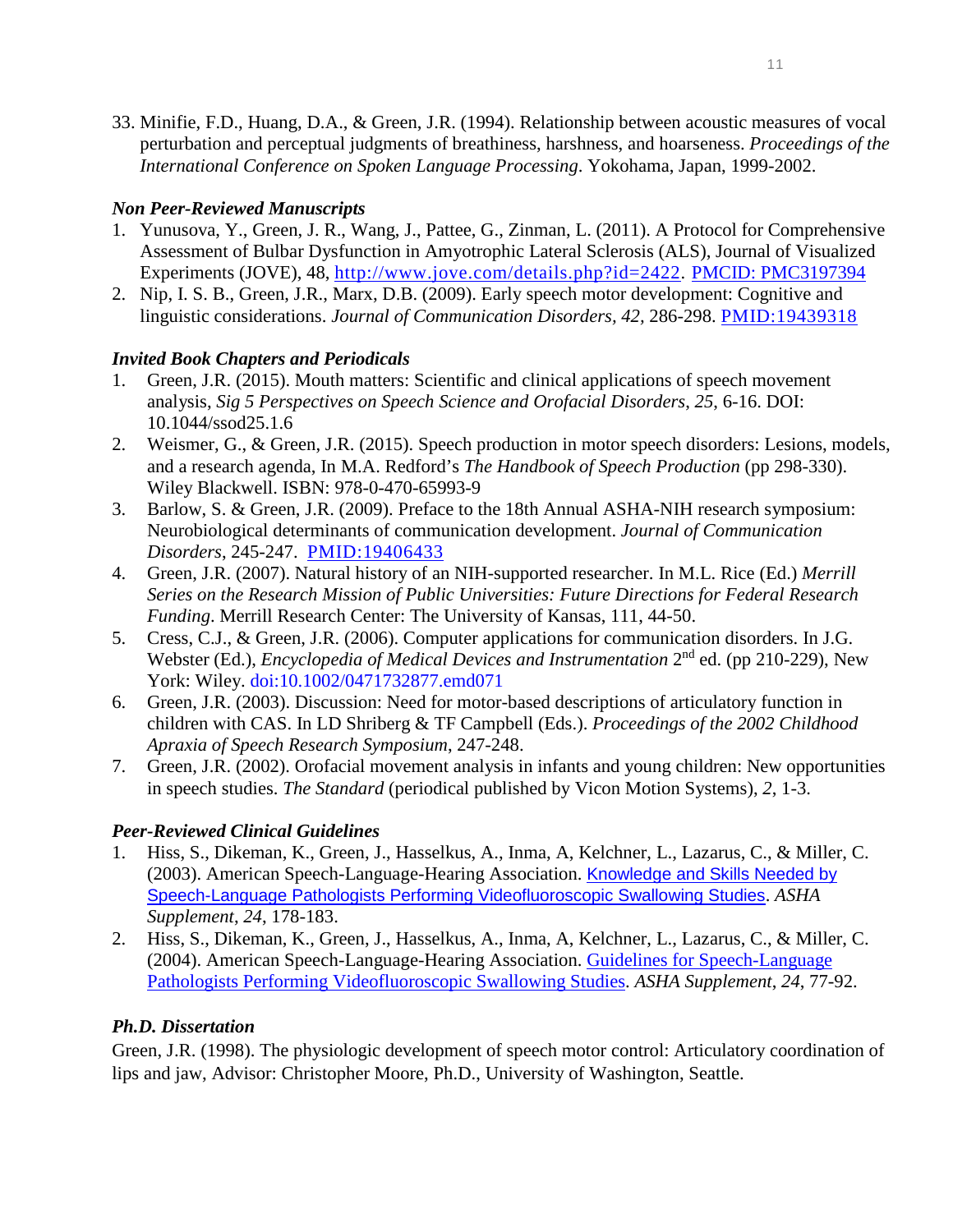#### *Software*

1. Green, J.R. & Green, K.R-F. (1998*). Voice Office: clinical software and teaching tool for voice analysis*. Tiger DRS, Inc. ([http://www.drspeech.com/VoiceOffice.html\)](http://www.drspeech.com/VoiceOffice.html)

# *PRESENTATIONS*

## *Invited scientific panels and presentations*

*International*

- 1. Green, J.R. (2017) Neurological speech disorders: technological advances in diagnosis and assessment. 12th Mediterranean Congress of Physical and Rehabilitation Medicine, Malta.
- 2. Green, J.R., Le reverend, B., Moser, M., Alder, M., Del Valle, M. & Simione & Loret, C. (2016). Advancement in texture in early complementary feeding and the relevance to developmental outcomes, Importance of Complementary Feeding and Long-Term Health Outcome, 87th Nestlé Nutrition Institute Workshop, Singapore.
- 3. Green, J.R. (2014). Research programs on speech and feeding, University of Toronto, Toronto, Canada.
- 4. Green, J.R. (2013). Effect of food structural properties on infants and toddlers mastication abilities, Nestlé Research Center, Lausanne, Switzerland.
- 5. Green, J.R. (2010). Assessing bulbar deterioration in amyotrophic lateral sclerosis, Fudan University, Shanghai, China.
- 6. Green, J.R. (2010). Seeing speech: Technological advances in research on speech production. School of Dentistry, National Yang-Ming University, Taipei, Taiwan.

*National*

- 1. Green, J.R. (2017). Assessment and management of bulbar motor involvement due to amyotrophic lateral sclerosis. 2017 Boston Speech Motor Control Symposium, Boston University, Boston MA.
- 2. Green, J.R. (2016). Mouth Matters: Scientific & Clinical Applications of Speech Movement Analysis, Departmental Colloquium, The Roxelyn and Richard Pepper Department of Communication Sciences and Disorders, Northwestern University, Evanston IL.
- 3. Green, J.R. (2015). Assessment and management of speech impairment in ALS. Nuedexta Clinical Trial Workshop, Ritz-Carlton Hotel, Orlando, FL.
- 4. Green, J.R. (2015). Scientific & clinical applications of speech movement analysis, Departmental Colloquium, The Department of Communication Sciences and Disorders, The University of Iowa, Iowa.
- 5. Green, J.R. (2015). Scientific & clinical applications of speech movement analysis, Departmental Colloquium, The Department of Communication Sciences and Disorders, Northeastern University, Massachusetts.
- 6. Green, J.R. (2014). William R. Zemlin Memorial Lecture: Mouth matters: Scientific & clinical applications of speech movement analysis, Annual meeting of the American Speech-Language Hearing Association, Orlando, FL.
- 7. Green, J.R. (2014). Speech movement analysis: Scientific and clinical applications, Seminars in Hearing and Communications Sciences (SHACS) lecture series, Department of Speech and Hearing Sciences, University of Washington, Seattle.
- 8. Green, J.R., (2012). Emerging perspectives on the development, assessment, and treatment of speech. Callier Center Research Colloquium, Dallas, T.X.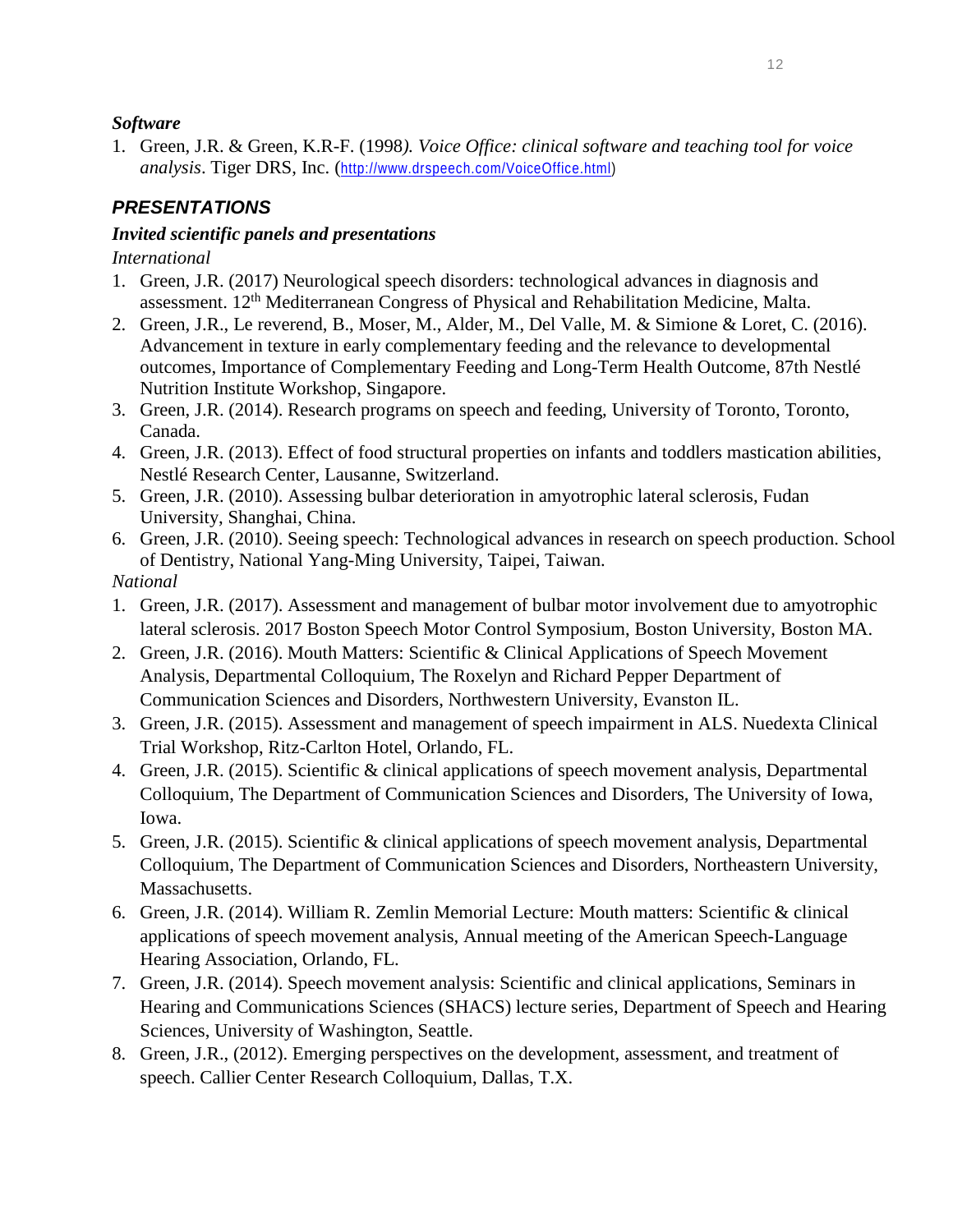- 9. Green, J.R., (2012). Emerging perspectives on the development, assessment, and treatment of speech. Boston University Speech and Hearing Sciences Department Research Colloquium Series, Boston, M.A.
- 10. Shea, C., Green , J.R., & Maas, E. (2009). Motor mouths: Applying principles of motor learning to speech production. Annual meeting of the American Speech-Language Hearing Association, New Orleans, LA.
- 11. Nip, I.S.B., & Green, J.R. (2009). Developmental changes in speech movement variability: Task effects. Annual meeting of the American Speech-Language Hearing Association, New Orleans, LA.
- 12. Green, J.R. (2004). Kinematic methods and new questions in infant vocal development. Annual meeting of the American Speech-Language Hearing Association, Philadelphia, PA.
- 13. Green, J.R. (2003). Panel Member, Neurologic Motor Speech Disorders in Adults, Washington, D.C., sponsored by NIDCD, NIH
- 14. Green, J.R. (2002). Discussant, Symposium on childhood apraxia of speech, Scottsdale, AZ, sponsored by the Hendrix Foundation.
- 15. Green, J.R. (2001). A junior faculty's perspective on the challenges facing CSD programs. Annual meeting of the American Speech-Language Hearing Association, New Orleans, LA.

#### *Regional*

- 1. Green, J.R. (2016). Therapy approaches for motor speech disorders. Spaulding Rehabilitation Hospital, Boston, MA.
- 2. Green, J.R., (2015). Assessment and management of motor speech impairments: Acquired neurologic disorders and diseases. Spaulding Stroke Research and Recovery Institute, Boston, MA.
- 3. Green, J.R. (2015). Early speech development. Department of Orthodontics, Tufts University, Boston, MA.
- 4. Green, J.R. (2015). Scientific & clinical applications of speech movement analysis, Departmental Colloquium, Speech and Hearing Bioscience and Technology (SHBT), Harvard University, Massachusetts.
- 5. Green, J.R., Wilson, E.M., & Simione, M. (2014). The development of chewing. MGH pediatric dysphasia group, Spaulding Rehabilitation Hospital, Boston, MA.
- 6. Green, J.R. (2011). Developing speech: A motor-centric interactionist perspective. Graduate student organization annual lecture, Department of Speech-Language-Hearing: Sciences & Disorders, University of Indiana, Bloomington, IN.
- 7. Green, J.R. (2010). Investigating the speech production system: Novel approaches and potential clinical applications; Boys Town National Research Hospital, Omaha, NE.
- 8. Green, J.R. (2009). Speech motor development: Some biologic, cognitive, and environmental factors. Graduate Student Organization Annual Lecture, Department of Speech-Language-Hearing: Sciences & Disorders, University of Kansas, Lawrence, KS.
- 9. Green, J.R. (2009). The development of mandibular control for chewing. 2009 Kansas Neonate Oromotor Feeding Symposium, University of Kansas, Lawrence, KS.
- 10. Green, J.R. (2008). Presenter, Studies on early speech development and learning, Psychology Department, University of Nebraska-Lincoln, Lincoln, NE.
- 11. Green, J. R. (2008). Motion analysis of early speech movements. Working group meeting of the UTD Callier Center for New Evidence on Communication Treatments and Technologies, Dallas, TX.
- 12. Green, J.R. (2007). The natural history of a federally funded researcher, Merrill Research Retreat, Valley Fall, KS.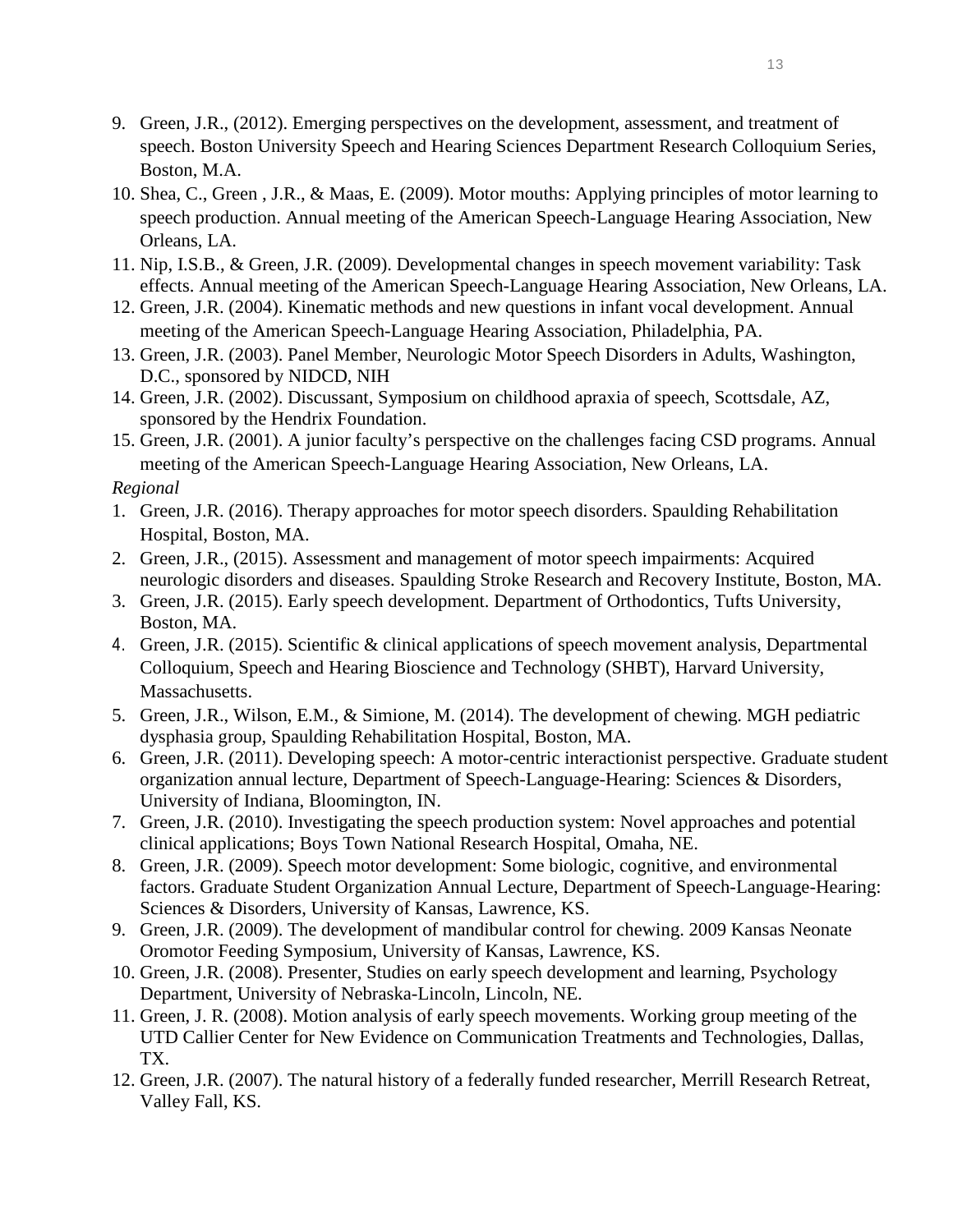- 13. Green, J.R. (2005). The development of orofacial control for speech and feeding, Boys Town National Research Hospital, Omaha, NE.
- 14. Green, J.R. (2004). Motor factors in early speech development, HPER Biomechanics Laboratory, University of Nebraska-Omaha, Omaha, NE.
- 15. Green, J.R. (2002). Physiologic studies of speech and chewing development. Chaos & Complex Systems Seminars, University of Wisconsin-Madison, Madison, WI.
- 16. Green, J.R. (2001). The development of speech and chewing: Physiologic framework. Wisconsin Speech-Language Pathology and Audiology Association 2002 Convention, Milwaukee, WI.
- 17. Green, J.R. (2001). Speech motor development. Psychology Department, University of Wisconsin-Madison, Madison, WI.

## *Scientific presentations*

*International*

- 1. Bandini, A., Green, J.R., Taati, B., Orlandi, S., Zinman, L., & Yunusova, Y. (2018). Automatic detection of amyotrophic lateral sclerosis from video-based analysis of facial movements: speech and non-speech tasks. The 13<sup>th</sup> IEEE Conference on Automatic Face and Gesture Recognition, Xi'an, China.
- 2. Hogan, T.P., Iuzzini-Seigel, J., Zuk, J., Cabbage, K.L., & Green, J.R. (2018). Dyslexia versus childhood apraxia of speech: similar speech errors with different etiologies? In symposium led by K. Farquharson, entitled, Exploring the relations between speech production and word reading in children with dyslexia, speech production deficits, or both. Society for the Scientific Study of Reading Annual Convention, Brighton, United Kingdom.
- 3. Yunusova, Y., Bandini, A., Green, J.R., & Zinman, L.(2017). Facial kinematics in the assessment and diagnosis of bulbar ALS. 7<sup>th</sup> International Conference on Speech Motor Control, Groningen, Netherlands.
- 4. Panying Rong, Brian Richburg, Jordan R. Green (2017). Automatic extraction of abnormal speech movement features from a maximum syllable repetition rate task: Toward a diagnostic tool for assessing articulatory involvement in ALS. 7th International Conference on Speech Motor Control, Groningen, Netherlands.
- 5. Allison, K., Yunusova, Y., Wang, J., Berry, J.D., Green, J.R. (2016). Perceptual, instrumental, and self-detection of early bulbar changes in ALS. 27th International Symposium on ALS/MND, Dublin, Ireland.
- 6. Green, J. R., Richburg, B.D., Markan, S., Berry, J. (2016). Mouthmetrics: A tool for assessing bulbar motor involvement using a low-cost, 3D depth sensing system. 27th International Symposium on ALS/MND, Dublin, Ireland.
- 7. Green, J.R., Allison, K., Pioro, E., Pattee, G., Smith, R. (2016). The effects of nuedexta on speech pause time. 27th International Symposium on ALS/MND, Dublin, Ireland.
- 8. Gong, J.J., Gong, M., Levy-Lambert, D., Green, J.R., Hogan, T.P., & Guttag, J.V. (2016). Towards an Automated Screening Tool for Developmental Speech and Language Impairments. Interspeech, San Francisco, CA.
- 9. Rong., P., Yunusova, Y., & Green, J.R. (2016). Differential Effects of Velopharyngeal Dysfunction on Speech Intelligibility During Early and Late Stages of Amyotrophic Lateral Sclerosis. Interspeech, San Francisco, CA.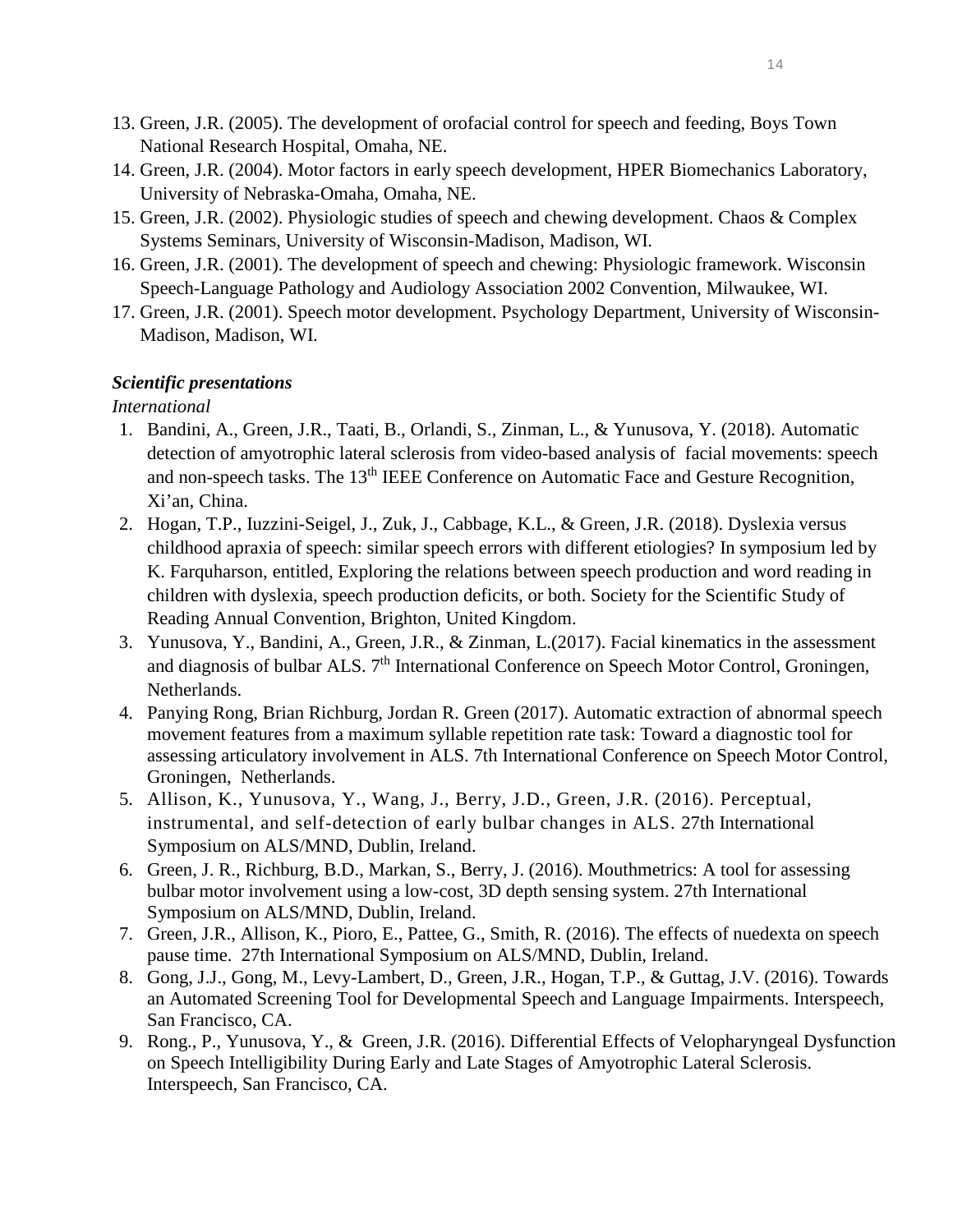- 10. Horwitz-Martin, R.L, Quatieri, T.F., Lammert, A.C., Williamson, J.R., Yunusova, Y., Godoy, E., Mehta, D.D., Green, J.R. (2016) Relation of Automatically Extracted Formant Trajectories with Intelligibility Loss and Speaking Rate Decline in Amyotrophic Lateral Sclerosis. Interspeech, San Francisco, CA.
- 11. Loret, C., Le reverend, B., Moser, M., Alder, M., Simione, & Jordan R. Green, J.R. (2016). Development of mastication abilities of infants and toddlers: impact of age and food texture. Food Oral Processing Conference, Lausanne, Switzerland.
- 12. Kuruvilla-Dugdale, M., Green, J. R., Hogan, T.P., & Custer, C. (2015). Speech Performance in ALS: Influence of Speech Motor and Linguistic Complexity. International ALS/MND Symposium, Orlando, USA.
- 13. Rong, P., Yunusova, Y., & Green, J.R. (2015). Speech intelligibility decline in individuals with fast and slow rates of ALS progression. Interspeech, Dresden, Germany.
- 14. Perry, B.J., Pomahoc, B., Bueno, E., Su, P., Richburg, B.D., & Green, J.R. (2015). Characteristics of speech following facial transplantation. In the 18th ICPhS, Glasgow, UK.
- 15. Rong, P., Yunusova, Y., Berry, J.D., Zinman, L., & Green, J.R. (2014). Parameterization of articulatory pattern in ALS, Interspeech, Singapore.
- 16. Wang, J., Samal, A., & Green, J. R. (2014). Across-speaker articulatory normalization for speakerindependent silent speech recognition, Interspeech, Singapore.
- 17. Yunusova, Y., Green, J.R., Rong, P., Kuruvilla, M.S., Wang, J., Pattee, G., Synhorst, L., & Zinman, L. (2013). Bulbar ALS: Prediction survival from physiologic measures. 24th International Symposium on ALS/MND, Milan, Italy.
- 18. Yunusova, Y., Rosenthal, J.S., Green, J.R., Shellikeri, S., Wang, J., Rong, P., & Zinman, L. (2013). Detection of bulbar ALS using a comprehensive speech assessment battery, 8th International Workshop on Models and Analysis of Vocal Emissions for Biomedical Applications (MAVEBA), Florence, Italy.
- 19. Davis, D., Hogan, T.P., Green, J.R., Long, Y., Bridges, M., Catts, H.W., and the Language and Reading Consortium (2013). Pausing in oral narrative retells in poor reader subgroups. Society for the Scientific Study of Reading Annual Convention, Hong Kong.
- 20. Green, J. R., Wang, J., & Wilson, D. L. (2013). SMASH: A tool for articulatory data processing and analysis, Interspeech 2013, Lyon, France.
- 21. Wang, J., Balasubramanian, A., Mojica de La Vega, L., Green, J. R., Samal, A., & Prabhakaran, B. (2013). Word recognition from continuous articulatory movement time-series data using symbolic representations, Proceedings of Interspeech Workshop on Speech and Language Processing for Assistive Technologies, Grenoble, France. In press.
- 22. Wang, J., Green, J. R., & Samal, A. (2013). Individual articulator's contribution to phoneme production, Proceedings of IEEE Intl. Conf. on Acoustics, Speech, and Signal Processing, Vancouver, Canada, 7785-7789.
- 23. Shellikeri, S., Yunusova, Y., Thomas, D., Green, J. R., & Zinman, L. (2013). Compensatory articulation in amyotrophic lateral sclerosis: Tongue and jaw in speech. 21st International Congress on Acoustics, Montreal, Canada.
- 24. Trotman, C., Green, J.R., Faraway, J.J., Sotmann, R., Hartman, T. S., Van Aalst, J.A., (2013) Spontaneous dynamics in cleft infants for speech development, International Association for Dental Research, Seattle, WA.
- 25. Wang, J., Samal, A., Green, J. R., & Rudzicz, F. (2012). Sentence recognition from articulatory movements for silent speech interfaces, Proc. of IEEE Intl. Conf. on Acoustics, Speech, and Signal Processing (ICASSP), Kyoto, Japan.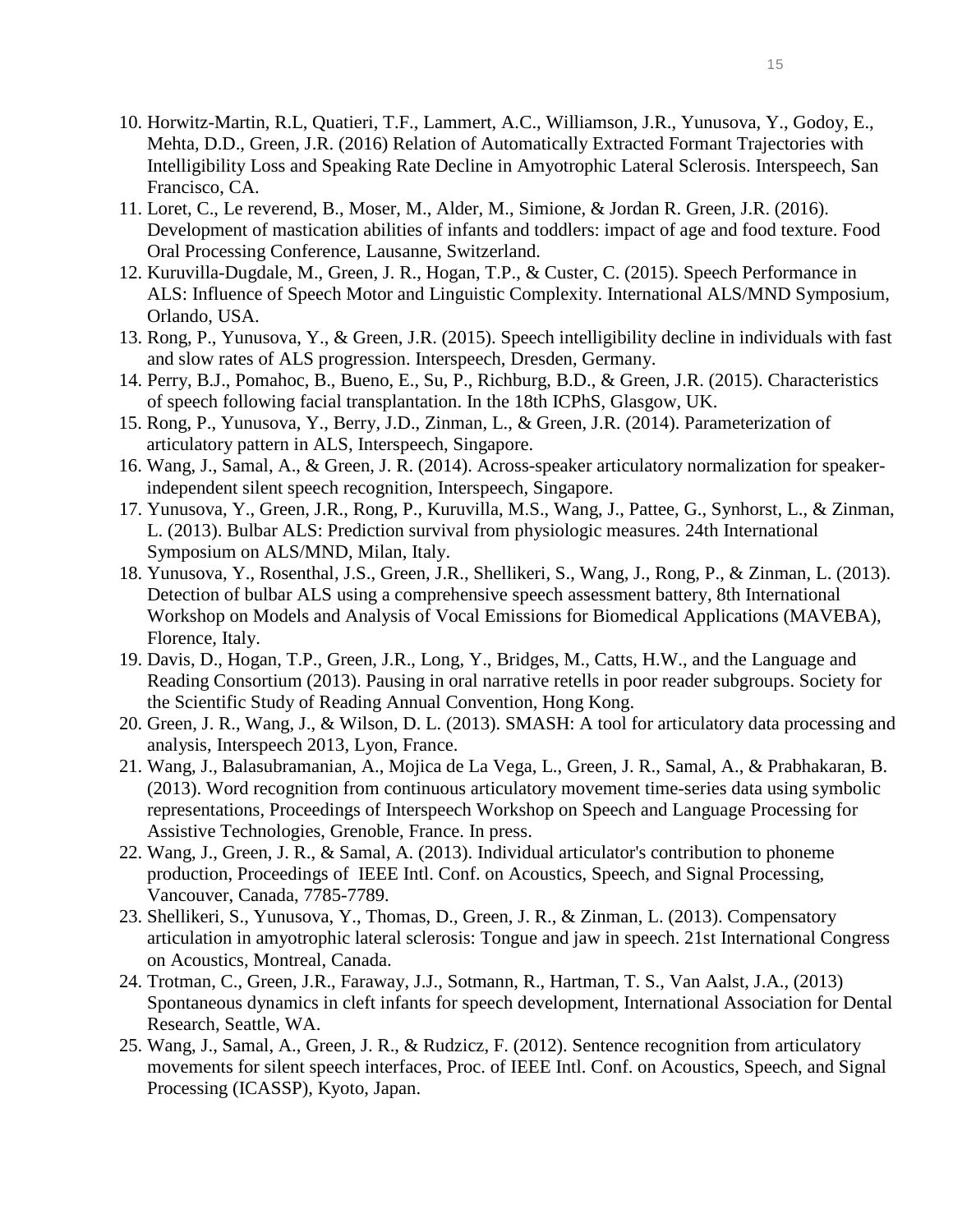- 26. McIlraith, A., Hogan, T.P., Green, J.R., & Wilson, T.W. (2011). Coupling differences between Wernicke and Broca's areas according to lexicality in normal adults. Human Brain Mapping, Quebec City, Canada.
- 27. Wang, J., Green, J.R., Samal, A., & Carrell, T.D. (2010). Vowel recognition from continuous articulatory movements for speaker-dependent applications. IEEE International Conference on Signal Processing and Communications (ICSPCS 2010), Gold Coast, Australia.
- 28. Yunusova, Y., Green, G., Zinman, L., & Pattee, G. (2010). Bulbar Function in ALS. Paper presented at the annual meeting of ALS Canada, Toronto, ON.
- 29. Green, J.R., Nip, I.S.B., Wilson, E.M., & Mefferd, A.S. (2008). Articulatory exaggerations during infant directed speech. Joint meeting of the Acoustical Society of America and the European Acoustics Association, Paris, France.
- 30. Bartle, C., Goozée, J., Murdoch, B., & Green, J.R. (2007). Kinematic analysis of speech movement coordination in acquired AOS. Asia Pacific Conference on Speech, Language and Hearing, Brisbane, Australia.
- 31. Green, J.R., Phan, L. Nip, I., & Mefferd, A. (2006). A real-time articulatory controlled vowel synthesizer for research on speech motor learning. 5<sup>th</sup> International Conference on Speech Motor Control, Nijmegen, Netherlands.
- 32. Green, J.R., Yunusova, Y., Ball, L.J., Pattee, G.L., & Mefferd, A. (2006). A Comprehensive instrumental analysis of bulbar function over time in persons with ALS. 17th International Symposium on ALS/MND, Yokohoma, Japan.
- 33. Hosom, J.P., Shriberg, L., & Green, J.R. (2006). The coefficient of variation ratio determined using automatic speech recognition. 5<sup>th</sup> International Conference on Speech Motor Control, Nijmegen, Netherlands.
- 34. Mefferd, A., & Green, J.R. (2006). Formant pattern predictability based on lingual kinematics. 5<sup>th</sup> International Conference on Speech Motor Control, Nijmegen, Netherlands.
- 35. Moore, C.A., Campbell, T.F., Shriberg, L.D., Green, J.R., Venkatesh, L., Vick, J., & Leavy Rusiewicz, H. (2006). Physiologic and behavioral classification of delayed speech. 5<sup>th</sup> International Conference on Speech Motor Control, Nijmegen, Netherlands.
- 36. Venkatesh, L., Moore, C.A., Campbell, T.F., Shriberg, L.D. & Green, J.R. (2006). Speech movement characteristics in children with speech delay. 5<sup>th</sup> International Conference on Speech Motor Control, Nijmegen, Netherlands.
- 37. Wang, Y., Kent, R.D., Nip, I., Green, J., & Kent, J.F. (2006). Aerodynamic validation of perceptually-based breath group determination. 5th International Conference on Speech Motor Control, Nijmegen, Netherlands.
- 38. Yunusova, Y., Green, J.R., & Mefferd, A. (2006). Spatial characteristics of speech movements in ALS. 5th International Conference on Speech Motor Control, Nijmegen, Netherlands.
- 39. Ball, L.J., Green, J.R., Pattee, G.L., & Beukelman, D.B. (2005). Bulbar feature assessment: A multilevel approach. International Symposium on Amyotrophic Lateral Sclerosis, Dublin, Ireland
- 40. Green, J.R., & Wilson, E.M. (2003). The significance of spontaneous orofacial motility in early vocal development. Progress in Motor Control IV. Motor Control and Learning over the Life Span. Université de Caen Basse-Normandie (France).
- 41. Hall, M.D., Green, J.R., Moore, C.A., & Kuhl, P.K. (1999). Contribution of articulatory kinematics to visual perception of stop consonants. The 137th Regular Meeting of the Acoustical Society of America, Berlin, Germany.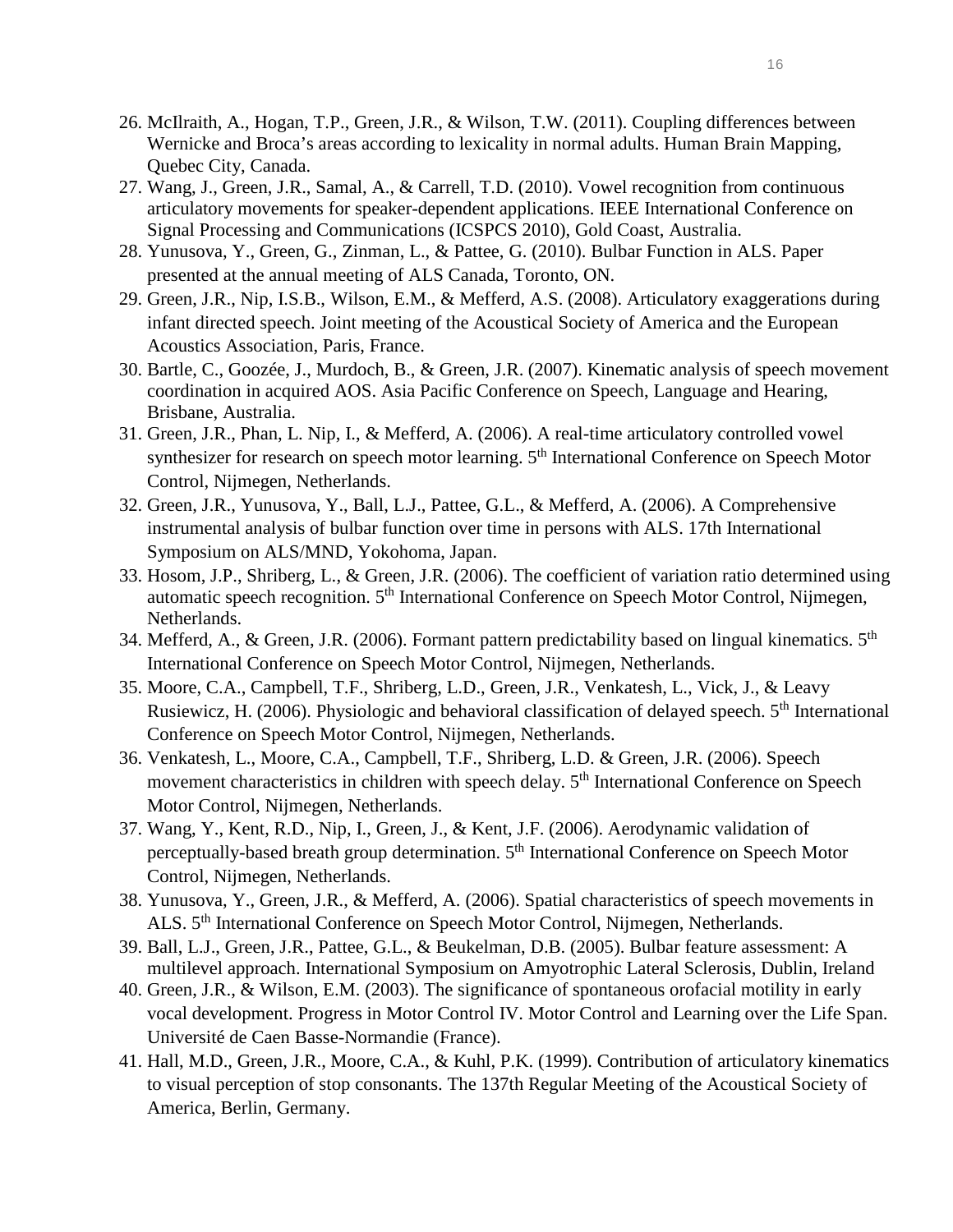- 42. Minifie, F.D., Green, J.R., Smith, J., Huang, D.Z. (1995). Inter-judge variability in perception of voice qualities. International Congress of Phonetic Sciences, Stockholm, Sweden.
- 43. Minifie, F.D., Huang, D.Z., & Green, J.R. (1994). Relationship between acoustic measures of vocal perturbation and perceptual judgments of breathiness, harshness, and hoarseness. International Conference on Spoken Language Processing. Yokohama, Japan.

## *National*

- 1. Rong, P., Stipancic, K., & Green, J.R. (2018). Predicting disease-related changes in jaw contribution to tongue movement in ALS based on a diadochokinetic task. 2018 Motor Speech Conference, Savanah, GA.
- 2. Stipancic, K., Yunusova, Y., & Green, J.R. (2018). Minimally detectable change and minimal clinically important difference of speech intelligibility and speaking rate for individuals with ALS. 2018 Motor Speech Conference, Savanah, GA.
- 3. Allison, K., Yunusova, Y., & Green, J.G. (2018). Effect of sentence length on intelligibility and speech motor performance in ALS. 2018 Motor Speech Conference, Savanah, GA.
- 4. Cordella, ., Quimby, M., Brickhouse, M., Dickerson, B., & Green, J.R. (2018). Neural correlates of longitudinal changes in articulation rate across subtypes of primary progressive aphasia. 2018 Motor Speech Conference, Savanah, GA.
- 5. Lee, E., Xing, F., Ahn, S., Reese, T., Wang, R., Green, J., ... & Woo, J. (2017). Subject-specific anatomical assessment of the human tongue in amyotrophic lateral sclerosis (ALS) by highresolution MRI and diffusion tensor imaging. 174th Meeting of the Acoustical Society of America in New Orleans, LA,
- 6. Savastano, M., Perry, B., Lof, G., Wagner, L.B., & Green, J.R. (2017). The efficacy of lingual strengthening exercises for dysphagia in acute stroke recovery: a preliminary study. Annual convention of the American Speech-Language-Hearing Association, Los Angeles, CA.
- 7. Rong, P. & Green, J.R. (2017). Predicting speech intelligibility based on tongue-jaw coordination in persons with amyotrophic lateral sclerosis. Annual convention of the American Speech-Language-Hearing Association, Los Angeles, CA.
- 8. Stipancic, K., Yunusova, Y., & Green, J.R. (2017). Minimally detectable change & minimal clinically important difference of speech intelligibility for individuals with ALS. Annual convention of the American Speech-Language-Hearing Association, Los Angeles, CA.
- 9. Rong, P., Yunusova, Y., Richburg, B.D., & Green, J.R. (2017). Automatic extraction of abnormal speech movement features in ALS from an oral diadochokinetic task. Annual convention of the American Speech-Language-Hearing Association, Los Angeles, CA.
- 10. Cordella, C., Quimby, M., Dickerson, B., & Green, J.R. (2017). Longitudinal changes in quantitative rate measures across three variants of primary progressive aphasia. Annual convention of the American Speech-Language-Hearing Association, Los Angeles, CA.
- 11. Allison, K., Cordella, C., Iuzzini-Seigel, J., & Green, J.R. (2017). Diagnosing apraxia: a systematic review of recent literature on differential diagnosis of AOS & CAS. Annual convention of the American Speech-Language-Hearing Association, Los Angeles, CA.
- 12. Green, J.R., Yunusova, Y., Rong, P., & Allison, K. (2017). Quantitative speech motor markers of bulbar involvement in ALS. Annual convention of the American Speech-Language-Hearing Association, Los Angeles, CA.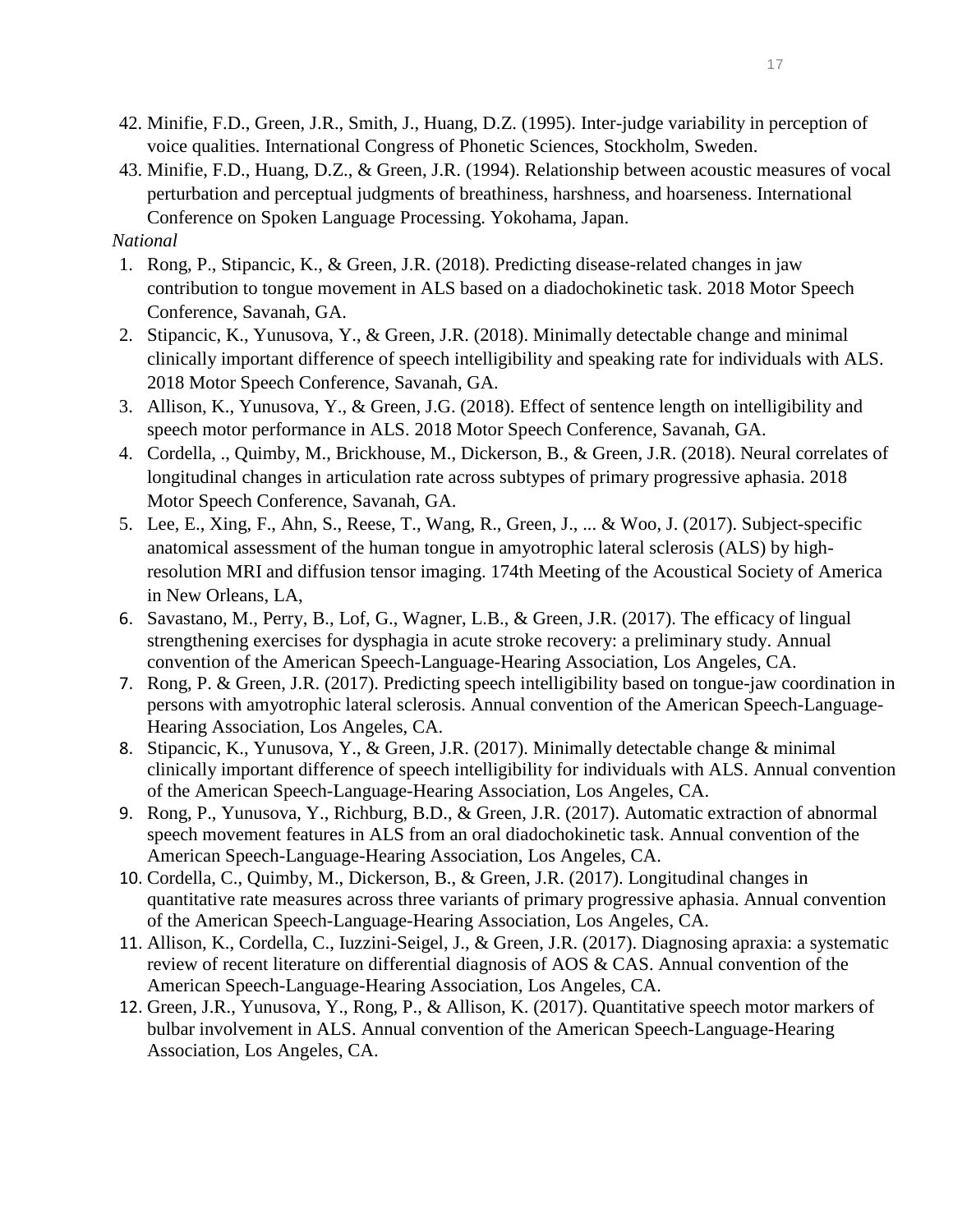- 13. Perry, B.J., Yunusova, Y., Martino, R., Plowman, E.K., Green, J.R. (2017). Early changes in lingual movement during the swallow in persons with Amyotrophic Lateral Sclerosis. Dysphagia Research Society Annual Meeting, Baltimore, Maryland..
- 14. Rong, P., Yunusova, Y. & Green, J.R. (2016). Differential effects of velopharyngeal dysfunction on Speech Intelligibility during early & late stages of ALS. Annual convention of the American Speech-Language-Hearing Association, Philadelphia, PA.
- 15. Karpinksi, L., Simione, M., Richburg, B.D., Nunn, D., Carvalho, S., Leite, J., Fregni, F., & Green, J. (2016). The Effects of Transcranial Direct Current Stimulation on Speech Motor Learning. Annual convention of the American Speech-Language-Hearing Association, Philadelphia, PA.
- 16. Allison, K., Yunusova, Y., Wang, J., Green, J.R. (2016). Annual convention of the American Speech-Language-Hearing Association, Philadelphia, PA.
- 17. Simione, M. & Green, J.R. (2016). The differential effects of whole-head vibration during speech and non-speech tasks. The conference on motor speech, Newport Beach, CA.
- 18. Cordella, C., Caso, C., Dickerson, B., & Green, J.R. (2016). Anatomic correlates to a quantitative fluency measure in primary progressive aphasia. The conference on motor speech, Newport Beach, CA.
- 19. Perry, B., Bueno, E., Pomahac, B. & Green, J.R. (2016). The Impact of Labial Strength on Speech Following Facial Transplantation. The conference on motor speech, Newport Beach, CA.
- 20. Cordella, C., Dickerson, B., Quimby, M., Yunusova, Y., & Green, J.R. (2015). Fluency-based measures for subtyping of patients with primary progressive aphasia. Annual convention of the American Speech-Language-Hearing Association, Denver, CO.
- 21. Rong, P., Yunusova, Y., & Green, J.R., (2015). Speech intelligibility decline in individuals with fast & slow progression rates of bulbar ALS. Annual convention of the American Speech-Language-Hearing Association, Denver, CO.
- 22. Simione, M., Richburg, B. D., & Green, J. R. (2015). The effects of indirect vibration on sensorimotor integration of mandibular movements. Annual convention of the American Speech-Language-Hearing Association, Denver, CO.
- 23. Sorbo, J.L., Simione, M., Loret, C., Le Révérend, B.J.D., Moser, M., & Green, J. R. (2015). Spatiotemporal Variability in Jaw Masticatory Movements during Development. Annual convention of the American Speech-Language-Hearing Association, Denver, CO.
- 24. Zuk, J., Iuzzini-Seigel, J., Cabbage, K., Green, J.R., & Hogan, T.P. (2015). Speech perception in childhood apraxia of speech: language matters. Annual convention of the American Speech-Language-Hearing Association, Denver, CO.
- 25. [Centanni,](http://submissions.mirasmart.com/ASHA2014/Itinerary/ItineraryAuthorBioDisclosure.aspx?aid=4480) T., Sanmann, J., Hogan, T., Iuzzini, J., Sanger, W., & Green, J.R. (2014). The role of candidate-gene CNTNAP2 in language disorder symptoms: Motor gene or cognitive gene? Annual meeting of the American Speech-Language Hearing Association, Orlando, FL.
- 26. Iuzzini, J., Hogan, T.P., & Green, J.R. (2014). Utility of ASHA criteria for differentiating schoolage children with CAS & speech delay, Annual meeting of the American Speech-Language Hearing Association, Orlando, FL.
- 27. Perry, B., Green, J.R., Bueno, E., & Pomohac, B. (2014). The effects of labial strength training on strength & range of motion following facial transplantation, Annual meeting of the American Speech-Language Hearing Association, Orlando, FL.
- 28. Rong, P., Yunusova, Y. & Green, J.R. (2014). Comparing functional declines in individuals with different rates of ALS progression, Annual meeting of the American Speech-Language Hearing Association, Orlando, FL.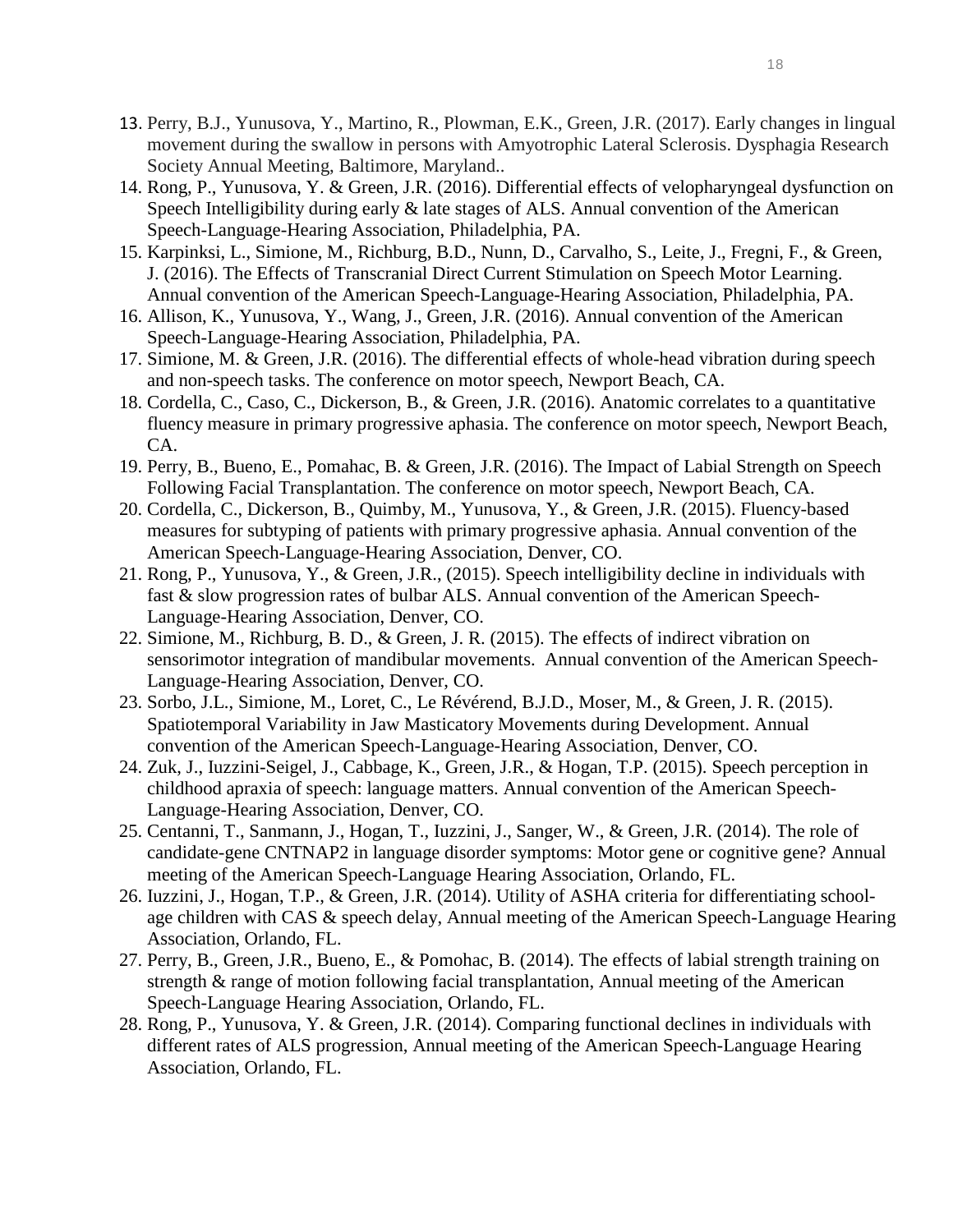- 29. Shellikeri, S., Green, J.R., Zinman, L., Pattee, G., Kulkari, M., & Yunusova, Y. (2014). Speech movements in amyotrophic lateral sclerosis: Cross-sectional & longitudinal aspects, Annual meeting of the American Speech-Language Hearing Association, Orlando, FL.
- 30. Simione, M., Yunusova, Y., & Green, J.R. (2014). Validation of clinical observations of mastication in persons with ALS, Annual meeting of the American Speech-Language Hearing Association, Orlando, FL.
- 31. Wang, J., Samal, A., & Green, J.R. (2014) Preliminary Test of a Real-Time, Interactive Silent Speech Interface Based on Electromagnetic Articulograph. 5th Workshop on Speech and Language Processing for Assistive Technologies (SLPAT), Baltimore, MD.
- 32. Iuzzini, J. Green, J.R., & Hogan, T.P. (2014). Effects of masking on vowel space area in childhood apraxia of speech. Motor Speech Conference, Sarasota, FL.
- 33. Rong, P., Green, J.R., & Yunusova, Y. (2014). Predicting bulbar motor involvement due to ALS: A data-mining approach. Motor Speech Conference, Sarasota, FL.
- 34. Shellikeri, S., Yunusova, Y., Green, J., Pattee, G., & Zinman, L. (2014). Articulatory movements in amyotrophic lateral sclerosis: Tongue and jaw. Motor Speech Conference, Sarasota, FL.
- 35. Wang, J., Green, J.R, & Samal, A. (2014). A real-time, interactive silent speech interface based on electromagnetic articulograph, Motor Speech Conference, Sarasota, FL.
- 36. Iuzzini, J., Hogan, T.P., & Green, J.R. (2013). Effect of Auditory Masking in Children with CAS, Speech Delay, and Typical Speech Development. Annual meeting of the American Speech-Language Hearing Association, Chicago, Ill.
- 37. Kuruvilla, M., Sanmann, J., Sanger, W., Hogan, T.P., & Green, J.R. (2013). Relations Between genotypes & cognitive-language phenotypes in ALS. Annual meeting of the American Speech-Language Hearing Association, Chicago, Ill.
- 38. Rong, P., Green, J.R., & Yunusova, Y. (2013). Speech intelligibility loss as a function of speech subsystem motor decline due to ALS, Annual meeting of the American Speech-Language Hearing Association, Chicago, Ill.
- 39. Shellikeri, S., Yunusova, Y., Green, J., Pattee, G., Berry, J., Rutkove, S. & Zinman, L. (2013). Electrical impedance myography (EIM) in the evaluation of the tongue musculature: Preliminary Results. The 12th Annual NEALS Meeting, Clearwater Beach, FL.
- 40. Wang, J., Green, J.R, Samal, A., & Yunusova, Y. (2013). Individual articulators' contribution to vowel production by persons with ALS, Annual meeting of the American Speech-Language Hearing Association, Chicago, Ill.
- 41. Green, J. R., Yunusova, Y., Pattee, G., Zinman, L., Kuruvilla, M., Wang, J., & Falikowski, M. (2012). Bulbar motor deterioration in ALS, the 64th Annual Meeting of the American Academy of Neurology, New Orleans, LA.
- 42. Green, J. R., Yunusova, Y., Pattee, G., Zinman, L., Kuruvilla, M., Wang, J., & Falikowski, M. (2012). Bulbar motor deterioration in ALS. The 24th Annual International Symposium on ALS/MND, Chicago, ILL.
- 43. Kuruvilla, M., & Green, J.R. (2012). [Functional near-infrared spectroscopy correlates of ALS](http://www.madonna.org/file_download/ae82fc20-5aff-406b-992b-9e4608b63953)[related speech motor, cognitive, and language deficits,](http://www.madonna.org/file_download/ae82fc20-5aff-406b-992b-9e4608b63953) Bulbar motor deterioration in ALS. The 24th Annual International Symposium on ALS/MND, Chicago, ILL.
- 44. Kuruvilla, M., Green, J.R., Hogan, T.P., Yunusova, Y., & Ayaz, H. (2012). [Functional near-infrared](http://www.madonna.org/file_download/ae82fc20-5aff-406b-992b-9e4608b63953)  [spectroscopy correlates of ALS-related speech motor, cognitive, and language deficits,](http://www.madonna.org/file_download/ae82fc20-5aff-406b-992b-9e4608b63953) Conference on Motor Speech, Santa Rosa, CA.
- 45. Mefferd, A.S., Nip. I.S.B., & Green, J.R. (2012). [The relative contribution of the lower lip and jaw](http://www.madonna.org/file_download/d2f3dcf4-e619-41cb-a260-ecb05a352bb5)  [across the lifespan,](http://www.madonna.org/file_download/d2f3dcf4-e619-41cb-a260-ecb05a352bb5) Conference on Motor Speech, Santa Rosa, CA.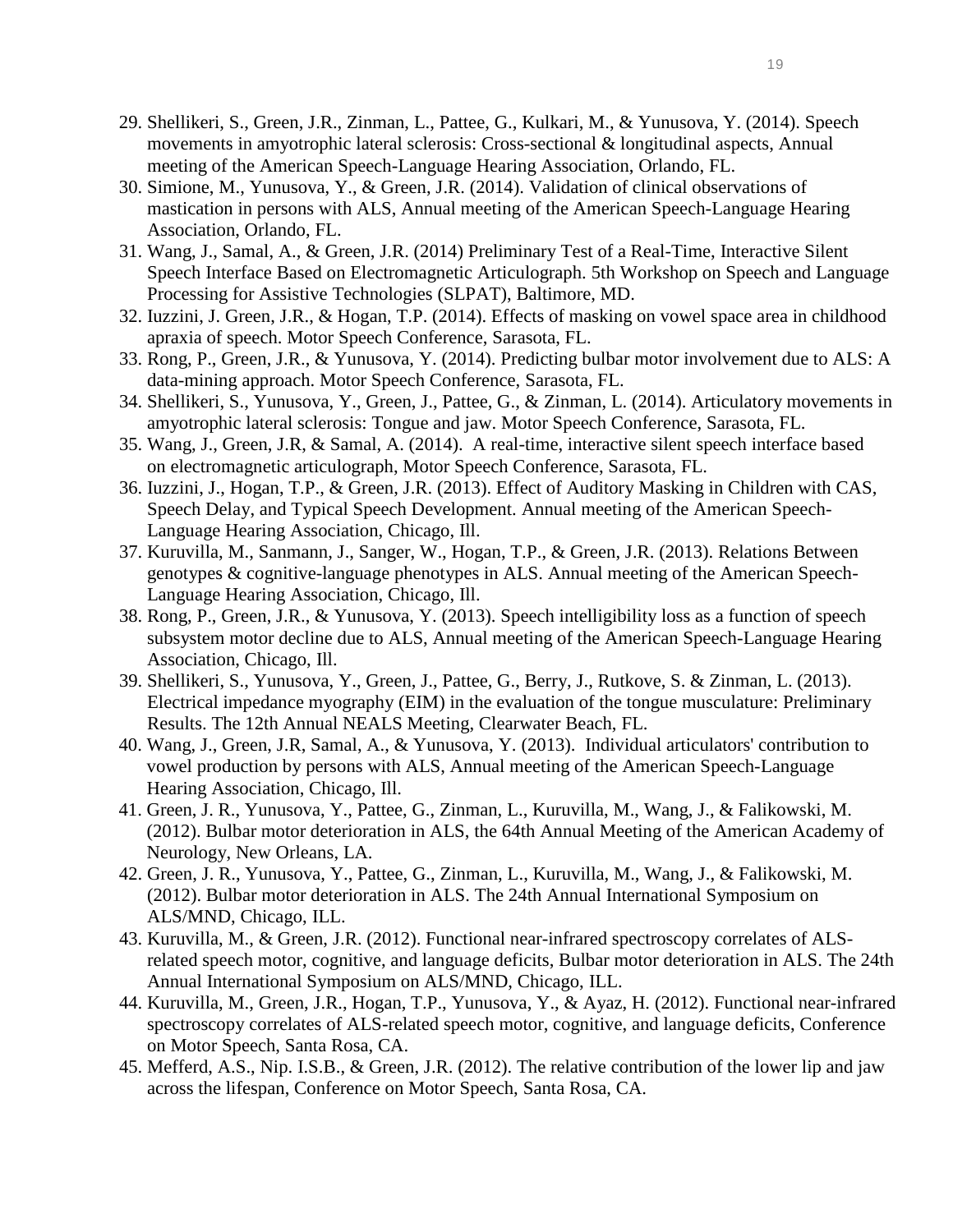- 46. Wang, J., Green, J. R., Samal, A., Yunusova, Y., & Kuruvilla, M. S. (2012). Stage-based progression of articulatory performances in early ALS, Conference on Motor Speech, Santa Rosa, CA.
- 47. Wang, J., Green, J. R., Samal, A., Yunusova, Y., Pattee, G., & Boney, T. (2012). Articulatory and acoustic vowel space changes in early stage ALS. Annual meeting of the American Speech-Language Hearing Association, Atlanta, GA.
- 48. Wilson, E.M., Green, J.R., Yunusova, Y., & Kuruvilla, M. S. (2012). Speech deterioration in amyotrophic lateral sclerosis: The role of speech and non-speech tasks, Santa Rosa, CA.
- 49. Yunusova, Y., Green, J. R., Falikowski, M,. Gauster, A., Kuruvilla, M., Pattee, G., & Zinman, L. Do rates of decline in bulbar mechanism predict survival in ALS: A pilot study with measures of velopharyngeal inadequacy. The 24th Annual International Symposium on ALS/MND, Chicago, ILL.
- 50. Kuruvilla, M., Green, J.R., & Yunusova, Y. (2011). Cognitive decline in amyotrophic lateral sclerosis (ALS): An fNIRS Study. Annual meeting of the American Speech-Language Hearing Association, San Diego, CA.
- 51. Davidson, S., Hogan, T.P., Kuruvilla, M.S., Ayez, H., Srivastava, P., & Green, J.R. (2011). Detecting comprehension-monitoring skills in young children using fNIRS. Annual meeting of the American Speech-Language Hearing Association, San Diego, CA.
- 52. Wilson, E.M., Green, J.R., Yunusova, Y.Y., & Moore, C.A. (2011). Task specificity in early oral motor development. Wisconsin Speech Language and Hearing Association State Convention, Stevens Point, WI.
- 53. Thomas, A., & Green, J.R. (2010). Temporal asynchrony of spontaneous oral movement in early speech. Annual meeting of the American Speech-Language Hearing Association, Philadelphia, PA.
- 54. Nip, I.S.B., & Green, J.R. (2010). Coemergence of cognition, language, and speech motor skills. [The Conceptual Structure Discourse, and Language Conference \(CSDL\)](http://wwwhomes.uni-bielefeld.de/pknoeferle/csdl_eslp/home.html) and Embodied and Situated Language Processing Workshop (ESLP). San Diego, CA.
- 55. Mefferd, A., Green, J.R., Gary, G. & Hassebroek, C. (2010). The effect of motoneuron degeneration on speech motor control and F1 variability in talkers with ALS. Motor Speech Conference, Savannah, GA.
- 56. Mefferd, A.M., & Green, J.R. (2010). Rate-dependent coordinative flexibility of lower lip & jaw in ALS. Motor Speech Conference, Savannah, GA.
- 57. Nip, I.S.B., & Green, J.R. (2010). Developmental changes in speech movement stability: Task effects. Motor Speech Conference, Savannah, GA.
- 58. Yunusova, Y., Green, J. R., Kuruvilla, M.S., Wang, J., Lingham, A., Pattee, G., & Zinman. L. (2010). Kinematic markers of bulbar ALS, Motor Speech Conference, Savannah, GA.
- 59. Evans, D. E., Healey, E.C., & Green, J.R. (2009). Task demands on the fluent speech of adults who stutter. Annual meeting of the American Speech-Language Hearing Association, New Orleans, LA.
- 60. Kuruvilla, M.S., Green, J.R., Yunusova, Y. (2009). Functional independence of lingual movements in dysarthric speakers. Annual meeting of the American Speech-Language Hearing Association, New Orleans, LA.
- 61. Mefferd, A.M., & Green, J.R. (2009). Rate-dependent coordinative flexibility of lower lip & jaw in ALS. Annual meeting of the American Speech-Language Hearing Association, New Orleans, LA.
- 62. Vick, J.C., Moore, C.A., Campbell, T.F., Shriberg, L.D., & Green, J.R. (2009). Multivariate classification of children with speech delay of unknown origin. Annual meeting of the American Speech-Language Hearing Association, New Orleans, LA.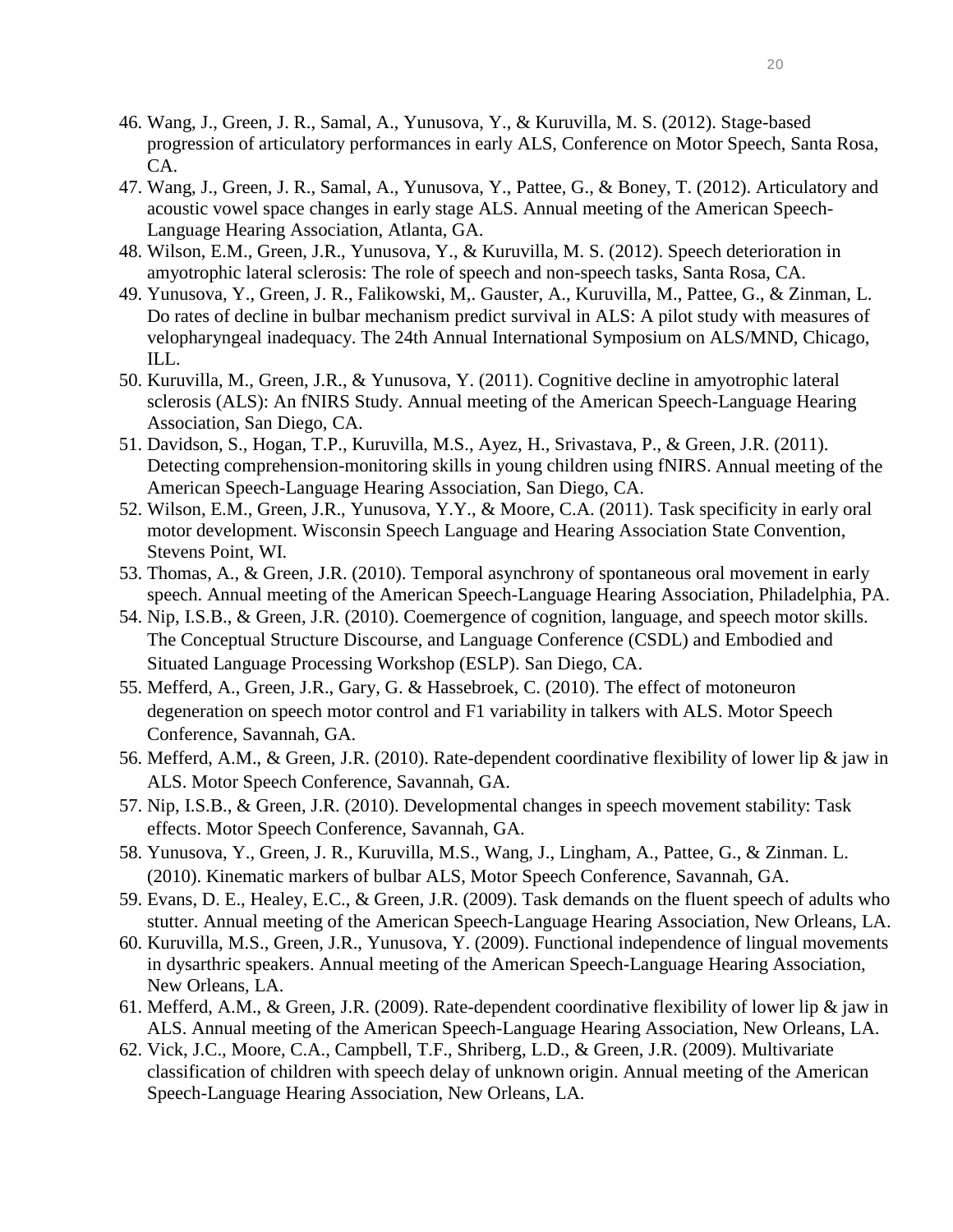- 63. Vick, J.C., Moore, C.A., Campbell, T.F., Shriberg, L.D., & Green, J.R. (2009). Refinement of speech motor control in preschool-aged speakers. 157th meeting of Acoustical Society of America, Portland, OR.
- 64. Wang, J., Samal, A., Green, J.R., & Carrell, T.D. (2009). Vowel recognition from articulatory position time-series data. 157th meeting of Acoustical Society of America, Portland, OR.
- 65. Mefferd, A.S., Green, J.R., Ball, L.J. & Pattee, G. (2008). Physiological constraints and their effect on articulatory performance in ALS. Conference on Motor Speech, Monterey, CA.
- 66. Yunusova, Y., Green, J.R., Ball, L.J., & Pattee, G. (2008). Acoustics of bulbar deterioration in ALS. Conference on Motor Speech, Monterey, CA.
- 67. Nip, I.S.B., & Green, J.R. (2008). Articulatory Speed from 9 to 21 Months. Conference on Motor Speech, Monterey, CA.
- 68. Green, J.R., Nip, I.S.B., Wilson, E.M., & Mefferd, A.S. (2008). Articulatory modifications during infant directed speech. Annual meeting of the American Speech-Language Hearing Association, Boston, MA.
- 69. Yunusova, Y. Green, J.R., Ball, L. Mefferd, A., & Pattee, G. (2007). [Articulatory correlates of](javascript:popup()  [speech intelligibility in ALS.](javascript:popup() Annual meeting of the American Speech-Language Hearing Association, Boston, MA.
- 70. Mefferd, A., Ball, L., Pattee, G. & Green, J.R. (2007). A kinematic study of rate-dependent articulatory performance changes in ALS. Annual meeting of the American Speech-Language Hearing Association, Boston, MA.
- 71. Wilson, E.M., & Green, J.R. (2007). Kinematic analysis of chewing development: A longitudinal investigation. Annual meeting of the American Speech-Language Hearing Association, Boston, MA.
- 72. Yee, M.J., Moore, C.A., Venkatesh, L., Vick, J., Campbell, T.F., Shriberg, L.D., Green, J.R., & Rusiewicz, H. (2007). Children's mandibular movement patterns in two nonspeech tasks. Paper presented at the 2007 Annual meeting of the American Speech-Language Hearing Association, Boston, MA.
- 73. Vick, J.C., Moore, C.A., Venkatesh, L., Campbell, T.F., Rusiewicz, H.L., Shriberg, L.D., & Green, J.R. (2006). Physiologic and behavioral classification of delayed speech: Syllable repetition tasks. 4th Joint Meeting of the Acoustical Society of America and Acoustical Society of Japan, Honolulu, HI.
- 74. Dietz, A., Hux, K., Carrell, T., Green, J., Snell, J., & Zickefoose, S. (2006). Slowed speaking rates following TBI: Motor speech or cognitive deficit? Annual meeting of the American Speech-Language Hearing Association, Miami, FL.
- 75. Wilson, E., & Green, J.R. (2006). Comparison of jaw motion between early speech and early chewing. Annual meeting of the American Speech-Language Hearing Association, Miami, FL.
- 76. Fager, S., Green, J.R., & Hakel, M. & (2006). Facial kinematics of a speaker with palatal lift following brainstem impairment. Conference on Motor Speech, Austin, TX.
- 77. Mefferd, A., & Green, J.R. (2006). The predictability of formant patterns based on lingual kinematics. Conference on Motor Speech, Austin, TX.
- 78. Nip, I., & Green, J.R. (2006). Development of speaking rate: A kinematic perspective. Conference on Motor Speech, Austin, TX.
- 79. Scheer, A., Shriberg, L., Kent, R., & Green, J.R. (2006). Classification studies of childhood apraxia of speech and dysarthria. Conference on Motor Speech, Austin, TX.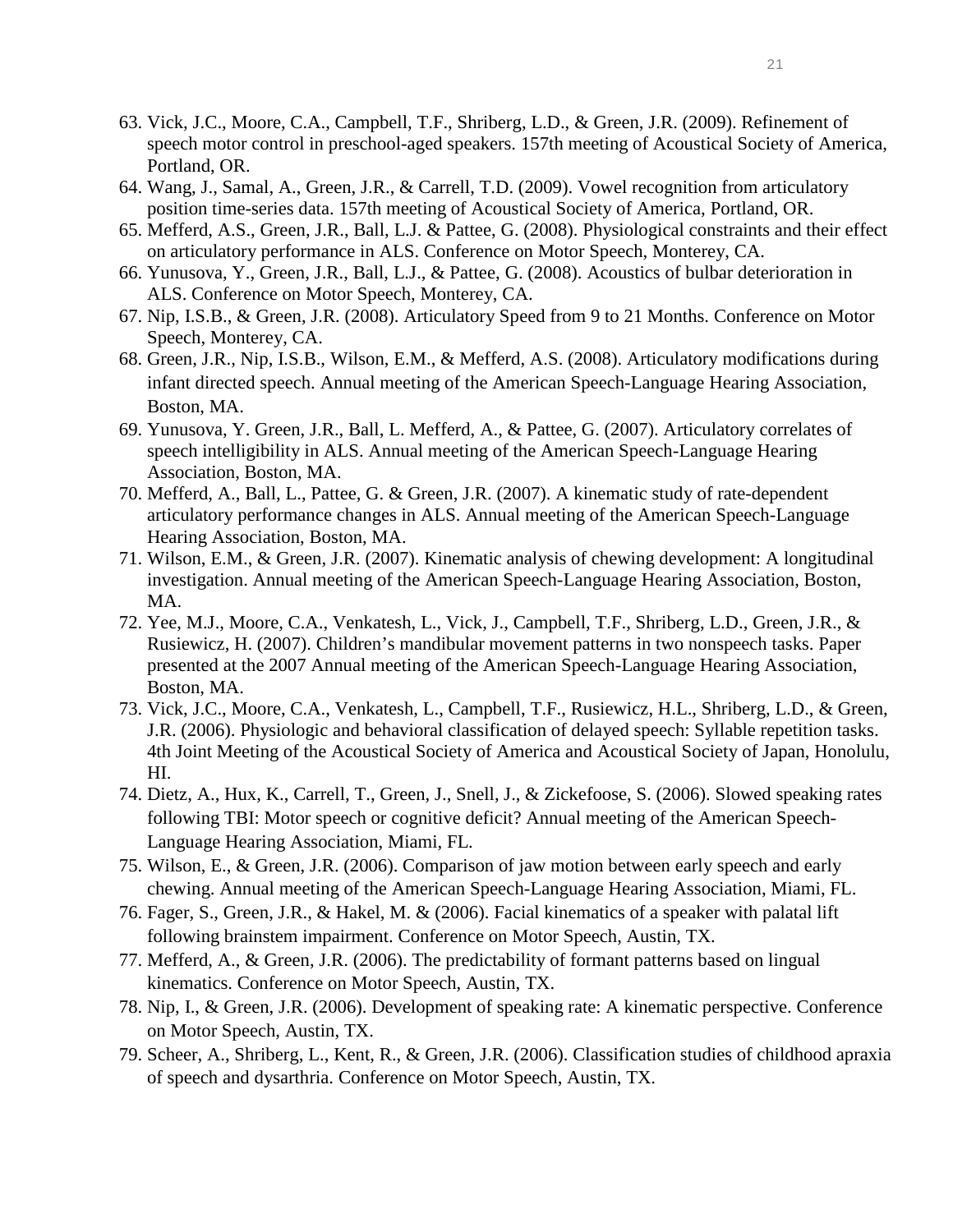- 80. Fager, S., Beukelman, D.R. & Hakel, M. & Green, J.R. (2005). Facial kinematics of a speaker with palatal lift following brainstem impairment. Annual meeting of the American Speech-Language Hearing Association, San Diego, CA.
- 81. Mefferd, A., & Green, J.R. (2005). Acoustic-to-articulatory relations in response to rate and loudness manipulations. Annual meeting of the American Speech-Language Hearing Association, San Diego, CA.
- 82. Nip, I., & Green, J.R. (2005). Development of speaking rate: A kinematic perspective. Annual meeting of the American Speech-Language Hearing Association, San Diego, CA.
- 83. Quach, W., Green, J.R., Moore, C.A., Schriberg, L., Scheer, A., & Campbell, T. (2005). Speech timing deficits in children with speech delay. Annual meeting of the American Speech-Language Hearing Association, San Diego, CA.
- 84. Beukelman, D.R., Ball, L.J., & Green, J.R. (2004).Pause and speech durations across speaking rates for ALS speakers. Annual meeting of the American Speech-Language Hearing Association, Philadelphia, PA.
- 85. Fager, S. & Green, J.R. (2004).Orofacial kinematics in an adult with a complex clinical presentation. Annual meeting of the American Speech-Language Hearing Association, Philadelphia, PA.
- 86. Green, J.R., Beukelman, D.R., & Ball, L. J. (2004). Algorithmic estimation of pauses in extended speech samples. Conference on Motor Speech, Albuquerque, NM.
- 87. Hakel, M., Beukelman, D.R., Fager, S., Green, J.R., & Marshall, J. (2004). Dynamic nasal obturation using a one-way valve: Technical report on a prototype. Conference on Motor Speech, Albuquerque, NM.
- 88. Hosom, J.P., Shriberg, L., & Green, J.R. (2004). Diagnostic assessment of childhood apraxia of speech using automatic speech recognition (ASR) methods. Conference on Motor Speech, Albuquerque, NM.
- 89. Wilson, E.M. & Green, J.R. (2004). Kinematic description of chewing development, Annual meeting of the American Speech-Language Hearing Association, Conference on Motor Speech, Albuquerque, NM.
- 90. Wilson, E.M. & Green, J.R. (2004). Kinematic description of chewing development. Annual meeting of the American Speech-Language Hearing Association, Philadelphia, PA.
- 91. Wilson, E.M. & Green, J.R. (2003). Kinematic description of chewing development, Annual meeting of the American Speech-Language Hearing Association, Chicago, Ill.
- 92. Green, J.R., & Weismer, G. (2003). Acoustic consequences of articulatory strategy, Annual meeting of the American Speech-Language Hearing Association, Chicago, Ill.
- 93. Patel, R. & Green, J.R. (2002). Orofacial coordination in Möbius syndrome. Annual meeting of the American Speech-Language Hearing Association, Atlanta, GA.
- 94. Wilson, E.M. & Green, J.R. (2002). Lingual coordination during swallowing. Annual meeting of the American Speech-Language Hearing Association, Atlanta, GA.
- 95. Green, J.R. & Wilson, E. (2002). A kinematic description of oromotor behaviors during the first year of life. Conference on Motor Speech, Williamsburg, VA.
- 96. Green, J.R., Shriberg, L.D., & Campbell, T.F. (2002). Speech timing variability in children with typical speech acquisition, speech delay, and suspected apraxia of speech. Conference on Motor Speech, Williamsburg, VA.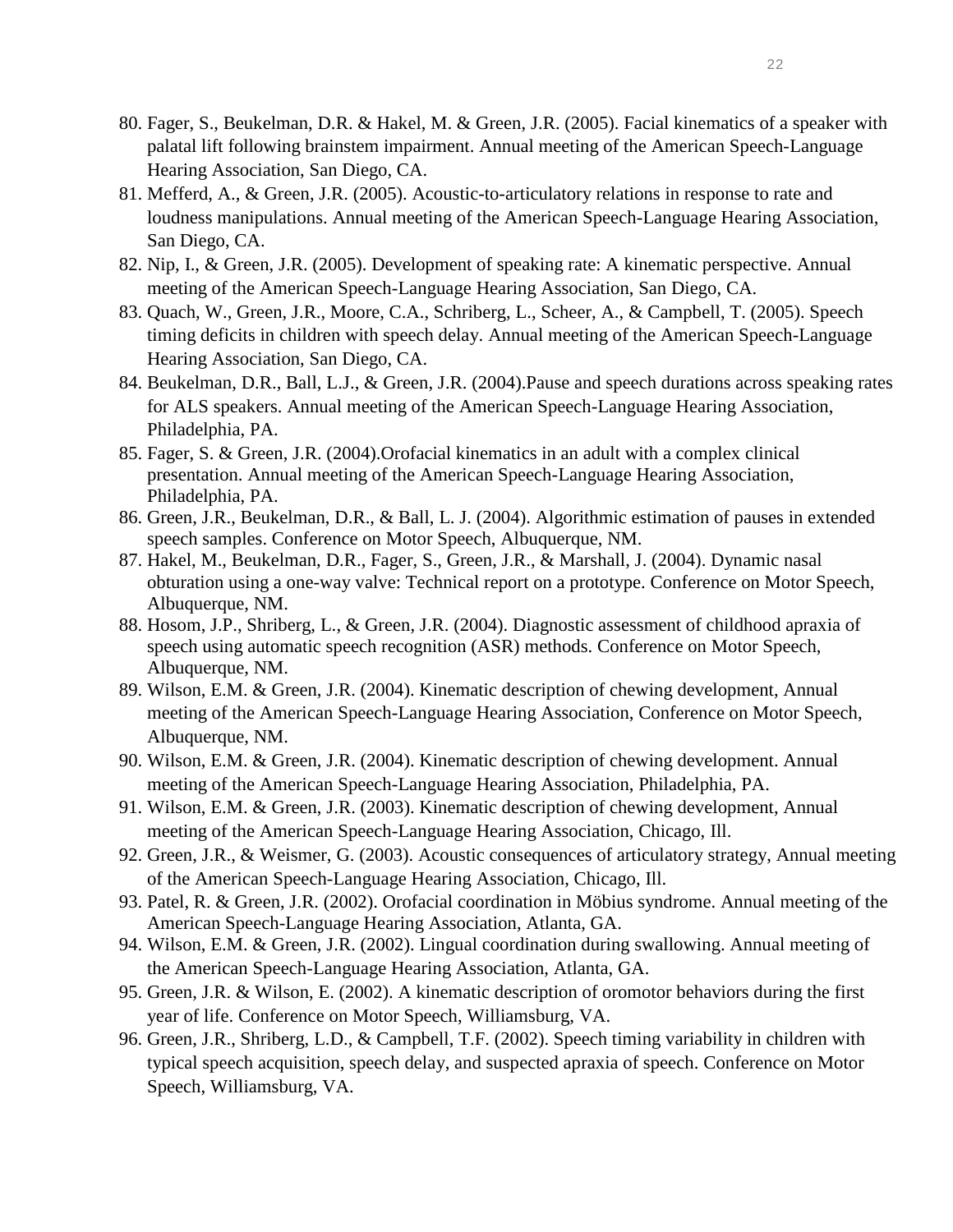- 97. Green, J.R., & Weismer, G. (2001). Articulatory and acoustic relations during variations in speech rate and loudness. The 141th Meeting of the Acoustical Society of America, Chicago, IL.
- 98. Green, J.R., Pittelko, S.L., & Wang, Y. (2000).Tongue surface dynamics during speech and swallowing. The 140th Meeting of the Acoustical Society of America, Newport Beach, CA.
- 99. Green, J.R., Moore, C.A., & Reilly, K.J. (2000). The asynchronous development of articulatory control. Conference on Motor Speech, San Antonio, TX.
- 100. Connaghan, K.P., Moore, C.A., Reilly, K.J., Campbell, T.F., Green, J.R., & Steeve, R.W. (2000). Inter-articulator coordination in children with impaired speech motor control. Annual meeting of the American Speech-Language Hearing Association, Washington, D.C.
- 101. Reilly, K.J., Moore, C.A., Connaghan, K.P., Campbell, T.F., Green, J.R., & Steeve, R.W. (2000). Lip configurations in impaired speech motor control. Annual meeting of the American Speech-Language-Hearing-Association, Washington, D.C.
- 102. Connaghan, K.P., Reilly, K.J., Moore, C.A., Campbell, T.F., & Green, J.R. (2000). Kinematics of motor speech disorders. Conference on Motor Speech, San Antonio, Texas.
- 103. Reilly, K. J., Moore, C.A., Campbell, T. F., Green, J.R. (1999). Developmental speech motor disorders: kinematic, description, and classification. Annual meeting of the American Speech-Language-Hearing Association, San Francisco, CA.
- 104. Steeve, R.W., Moore, C.A., & Green, J. R. (1999). Physiologic development of mandibular coordination in 9-month-old children. Annual meeting of the American-Speech-Language-Hearing Association, San Francisco, CA.
- 105. Green, J.R., Moore, C.A., Higashikawa, M., & Steeve, R. (1998). Respondents: Kent, R.D. & Locke, J.L. Physiologic development of speech motor control: Lips and jaw. Annual meeting of the American Speech-Language-Hearing Association, San Antonio, TX.
- 106. Higashikawa, M., Moore, C.A., & Green, J.R. (1998). Longitudinal study of respiratory coordination in children 9 - 48 months. Annual meeting of the American Speech-Language Hearing Association, San Antonio, TX.
- 107. Steeve, R., Moore, C.A., & Green, J.R. (1998). Physiologic development of mandibular coordination in 9-month-old children. Annual meeting of the American Speech-Language Hearing Association, San Antonio, TX.
- 108. Green, J.R., Moore, C.A., Higashikawa, M., & Steeve, R. (1998). Development of lip and jaw coordination for production of bilabial consonants. Conference on Motor Speech, Tucson, AZ.
- 109. Moore, C.A., Steeve, R., & Green, J.R. (1998). Physiologic development of mandibular coordination in 9-month-old children: An update. Conference on Motor Speech, Tucson, AZ.
- 110. Green, J.R., Moore, C.A., & Rodda, P.R. (1997). Longitudinal study of chewing in children aged 12 to 48 months. Annual meeting of the American Speech-Language Hearing Association, Boston, MA.
- 111. Green, J.R., Buder, E.H., Rodda, P.R., & Moore, C.A. (1996). Reliability of measurement across several acoustic voice analysis systems. Conference on Motor Speech. Amelia Island, FL.

## *Regional*

1. Wang, J., Green, J.R., Samal, A., & Carrell, T.D. (2010). Recognizing continuously produced vowels from articulatory movements. IEEE International Conference on Signal Processing and Communications (ICSPC 2009), Omaha, Nebraska.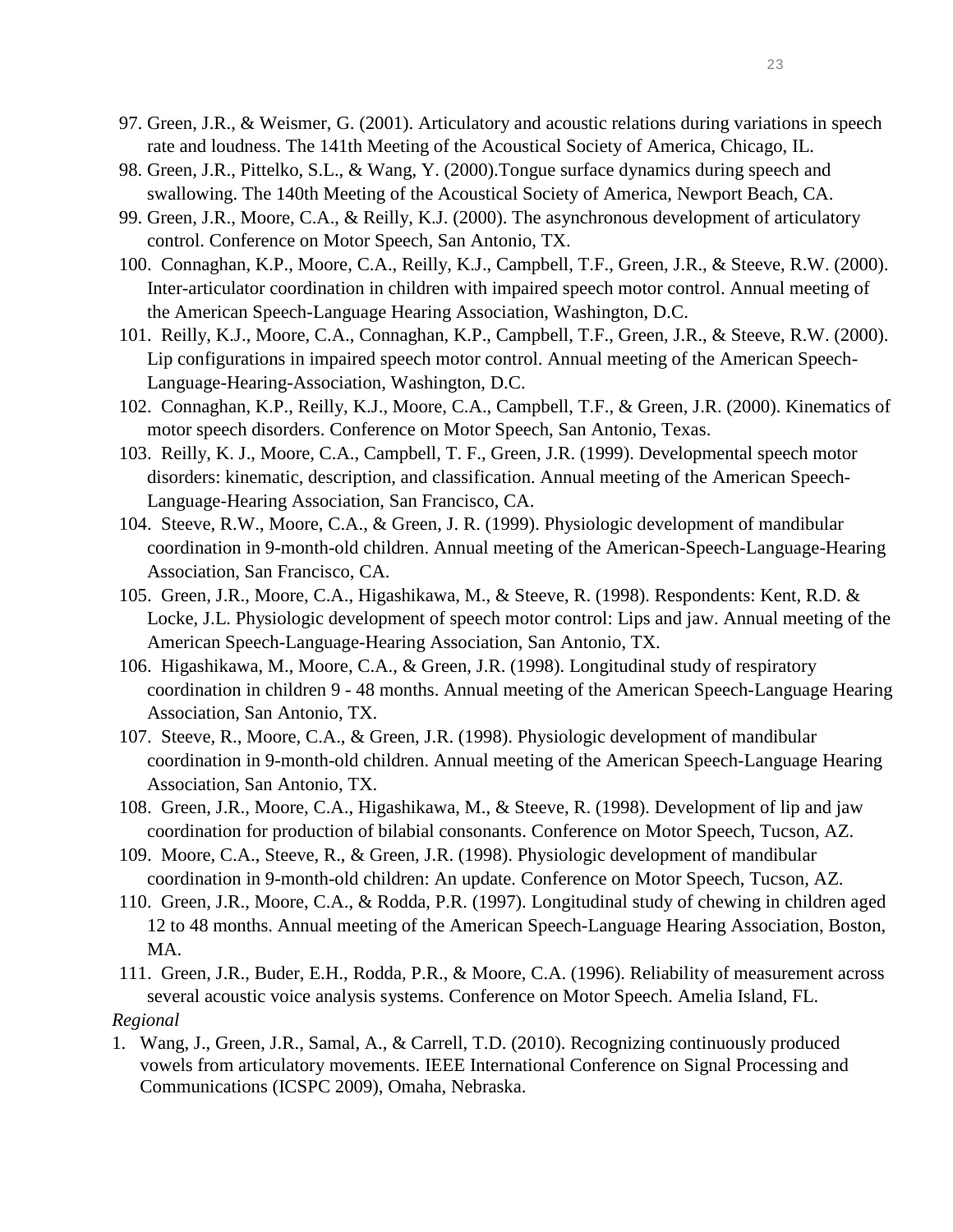- 2. Greenway, L., & Green, J.R. (2006). Orofacial movement in infant-directed speech. Undergraduate Research Conference, University of Nebraska-Lincoln
- 3. Wilson, E.M., Green, J.R., & Weismer, G. (2005). Kinematic description of chewing development. Annual convention of the Wisconsin Speech-Language Pathology and Audiology Association, Middleton, WI.

## *Professional presentations and panels*

- 1. Green, J.R., Arbel, Y., Barkmeier-Kramer, J., Berry, J., & Mefferd, A.S. (2015). Thinking about a PhD? Information for prospective doctoral students. Annual meeting of the American Speech-Language Hearing Association, Denver, CO.
- 2. Green, J.R., Rousseau, B., Spencer, K., & Zimmerman, E. (2014). Thinking about a PhD? Information for prospective doctoral students. Annual meeting of the American Speech-Language Hearing Association, Orlando, FL.
- 3. Green, J.R., (2014). New directions in research on speech impairments due to ALS. ALS patient day, MGH ALS Clinic, Boston, MA.
- 4. Green, J.R., Adlof, S.M., Hogan, T. P., Nip, I., & Wilson, E.M. (2013). Thinking about a PhD? Information for prospective doctoral students. Annual meeting of the American Speech-Language Hearing Association, Chicago, Ill.
- 5. Tjaden, K., Green, J.R., Oetting J., & Ryals, B. (2012). Thinking about a PhD? Information for prospective doctoral students. Annual meeting of the American Speech-Language Hearing Association, Atlanta, GA.
- 6. Barlow, S., Green, J.R., & Martin, N. (2012). Introduction to Grant Writing. Annual meeting of the American Speech-Language Hearing Association, San Diego, CA.
- 7. Gray, S., Evans, J., Rodriquez, B., Kiran, S., Hogan, T.P., & Green, J.R. (2012). Thinking about a PhD? Information session for prospective doctoral students. Annual meeting of the American Speech-Language Hearing Association, San Diego, CA.
- 8. Tjaden, K., Green, J.R., Oetting J., & Ryals, B. (2011). Thinking about a PhD? Information session for prospective doctoral students. Annual meeting of the American Speech-Language Hearing Association, San Diego, CA.

# *TEACHING*

#### *Courses*

Instructor: *Motor Speech Disorders* (MGH IHP) Instructor: *Matlab programming for the Speech and Hearing Sciences* (UW-Seattle) Instructor: *Neural Processes in Speech, Language, and Hearing* (UW-Madison, UNL) Instructor: *Doctoral Seminar on Speech Physiology* I (UNL) Instructor: *Doctoral Seminar on Speech Physiology* II (UNL) Instructor: *Dysphagia* (UW-Madison)

## *Independent Studies:* 34

#### *Master's Theses when serving as Primary Advisor*

1. Karpinski, L., J. (2016). The effects of transcranial direct current stimulation on speech motor learning, MGH Institute of Health Professions, Boston, MA.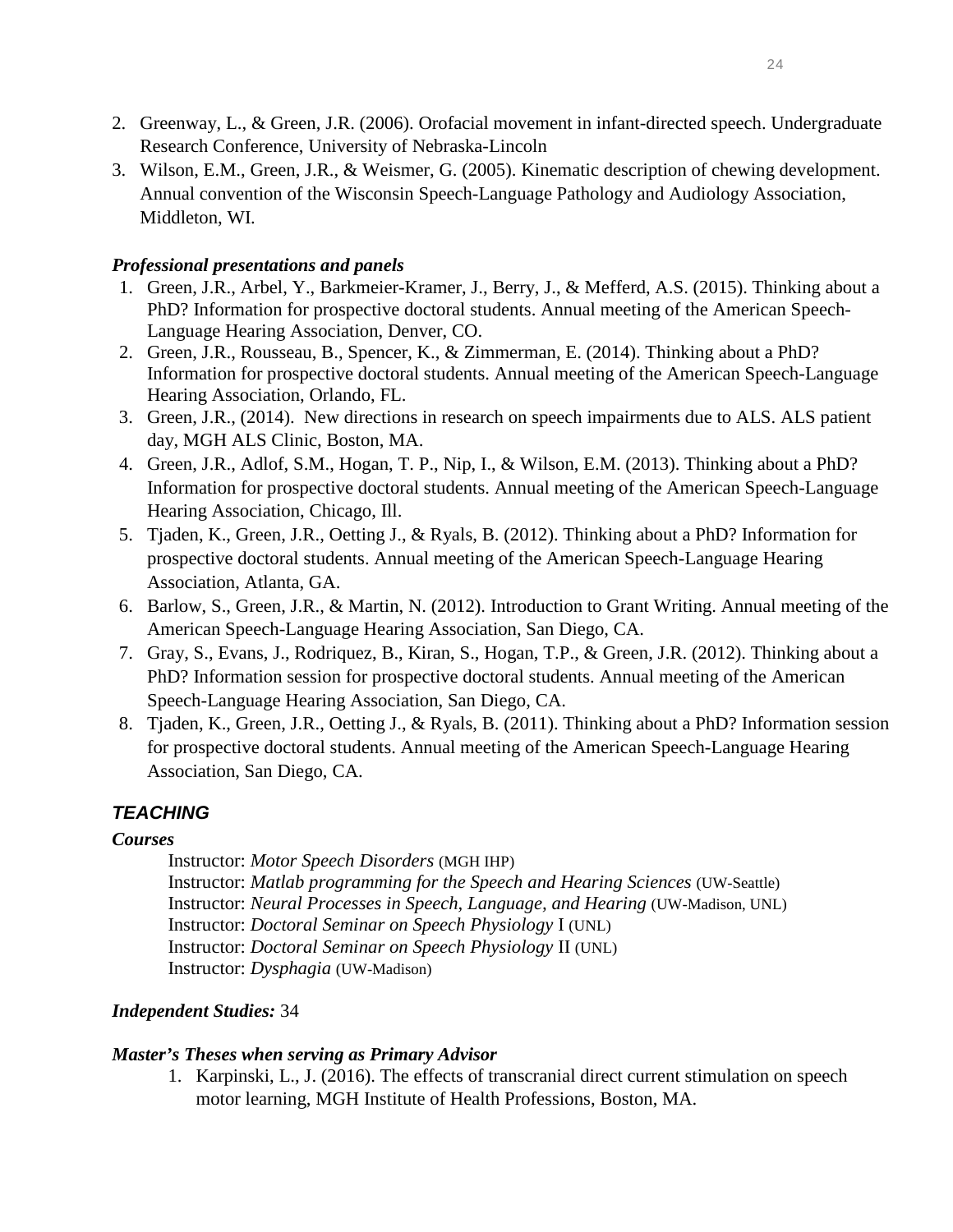- 2. Sorbo, J. (2015). Developmental changes of jaw movement pattern stability during chewing, MGH Institute of Health Professions, Boston, MA.
- 3. Rowe, L. (2015). Speech Sound degradation over the course of amyotrophic lateral sclerosis, MGH Institute of Health Professions, Boston, MA.

#### *Doctoral Advising and Doctoral Committees*

UNL: 8 students (Chair), 3 students (Co-chair), 12 students (Committee Member) UW-Madison: 1 student (Chair), 9 students (Committee Member)

#### *Students' Dissertations when serving as Primary Advisor or Committee Member*

- 1. Thibeault, S. (2001). Vocal fold injury and repair, University of Wisconsin-Madison.
- 2. Wang, Y.T. (2003). Dysarthria associated with traumatic brain injury, University of Wisconsin-Madison.
- 3. Easterling, C.S. (2004). Effect of the shaker exercise on swallow and vocal function.
- 4. Wilson, E.M. (2005). Kinematic description of chewing development, University of Wisconsin-Madison.
- 5. Nip, I.S.B. (2007). Early speech motor development: the influences of cognitive and linguistic factors, University of Nebraska-Lincoln.
- 6. Evans, K.J. (2008). Gesture comprehension by individuals with traumatic brain injury, University of Nebraska-Lincoln.
- 7. Mefferd, A.S. (2008). Rate-dependent articulatory performance changes in talkers with amyotrophic lateral sclerosis, University of Nebraska-Lincoln.
- 8. Evans, D. (2009).The effect of linguistic, memory, and social demands on the speech motor control and autonomic response of adults who stutter, University of Nebraska-Lincoln.
- 9. Janky, K.L. (2009). Unilateral centrifugation: Effects of age, translation method and vestibular disease on ocular torsion and SVV, University of Nebraska-Lincoln.
- 10. Srinivasan, N.K. (2010). The perception of nature, cell phone, computer-synthesized speech during the performance of simultaneous visual-motor tasks, University of Nebraska-Lincoln.
- 11. Wang, J. (2011). Silent speech recognition from articulatory motion
- 12. Sanman, J. N. (2012). Phenotypic consequences of duplications involving short stature homeobox (SHOX), University of Nebraska Medical Center.
- 13. Farquharson Schussler, K. (2012). Working memory processes in children with and without persistent speech sound disorders. University of Nebraska-Lincoln.
- 14. Cabbage, K. (2013). Perceptual skills underlying phonological deficits in children: evidence from behavioral and electrophysiological measures of speech perception. University of Nebraska-Lincoln.
- 15. Thomas, A. (2013). Word learning effects on speech motor performance in children with childhood apraxia of speech. University of Nebraska-Lincoln.

## *Postdoctoral Fellows*

Yunusova, Y. (2005-2006), Kuruvilla, M. (2008-2011), Wang, J. (2012), Iuzzini, J. (2012 - 2015), Rong, P. (2012- 2016), Allison, K. (2015-present), Wei, X. (2016-present)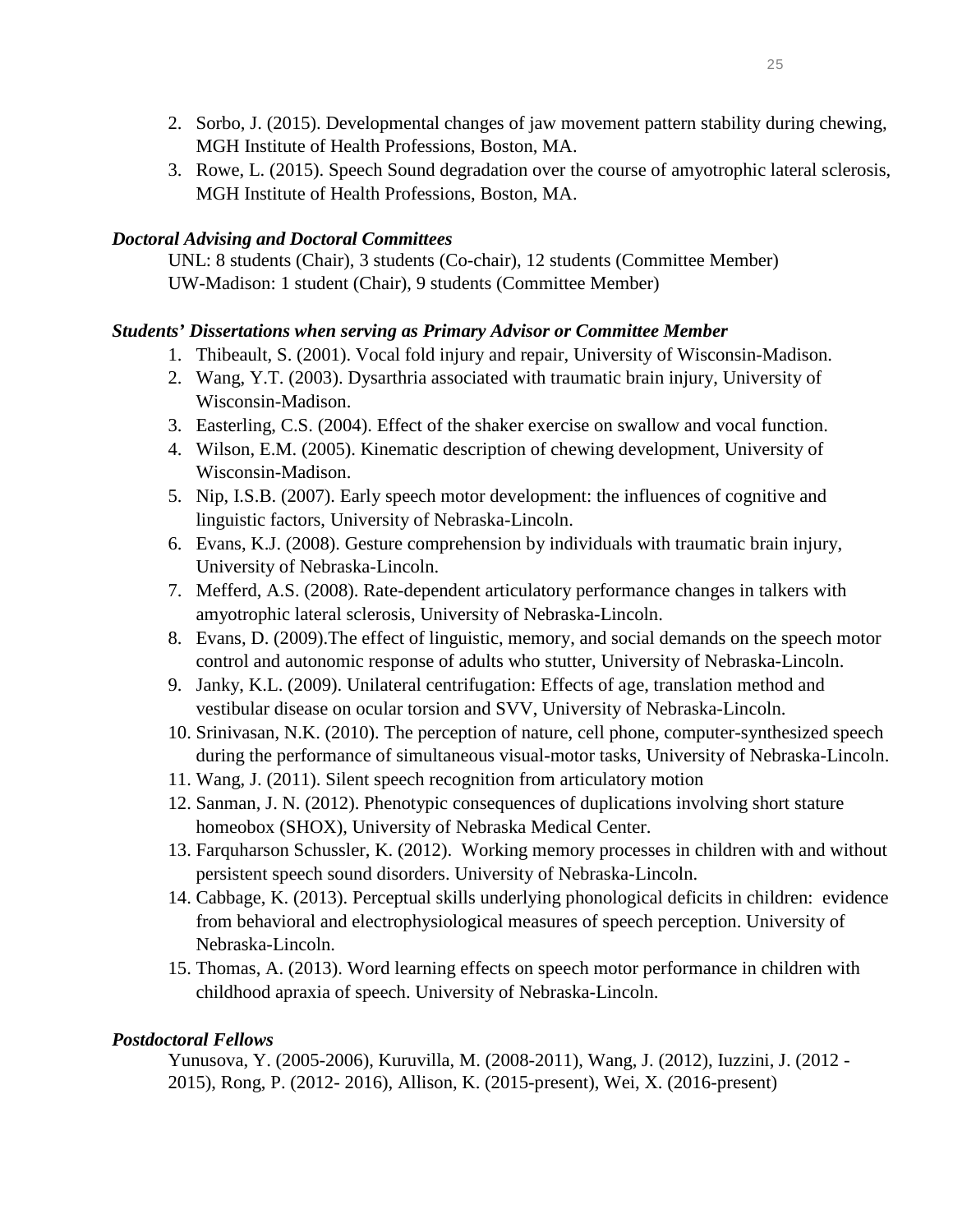#### *External Examiner of Doctoral Dissertations (International)*

Cheng, H.A. (2006). A physiologic investigation of speech motor development, The University of Queensland, Australia.

# *HONORS*

| 2017          | MGH IHP Faculty Award for Excellence in Research; Frist Prize, poster presented<br>at the 6 <sup>th</sup> International Conference on Speech Motor Control, Groningen, |
|---------------|------------------------------------------------------------------------------------------------------------------------------------------------------------------------|
|               | <b>Netherlands</b>                                                                                                                                                     |
| 2014          | Willard R. Zemlin Memorial Lecture Award, American Speech-Language-Hearing                                                                                             |
|               | Association                                                                                                                                                            |
| 2011          | Fellow of the American Speech-Language-Hearing Association                                                                                                             |
| $2003 - 2013$ | Endowed Chair, University of Nebraska-Lincoln                                                                                                                          |
| 2006          | First Prize, poster presented at the 5th International Conference on Speech Motor                                                                                      |
|               | Control, Nijmegen, Netherlands                                                                                                                                         |
| 2005          | Certificate of Recognition for Contributions to Students, UNL Parents                                                                                                  |
|               | Association and the UNL Teaching Council                                                                                                                               |
| 2003          | Professor of the Year, University of Wisconsin-Madison NSSLHA                                                                                                          |
| 2000          | Editor's Award in Speech for article of highest merit, Journal of Speech,                                                                                              |
|               | Language, and Hearing Research                                                                                                                                         |

# *PROFESSIONAL ACTIVITIES*

#### *Editorial Consultant*

American Journal of Speech-Language Pathology Archives of Oral Biology ASHA's continuing education program Communicative Disorders Review Computer Methods and Programs in Biomedicine Computer Speech and Language Dysphagia Dysphagia Document Revision Group for ASHA Experimental Brain Research Folia Phoniatrica et Logopaedica Frontiers in Human Neuroscience International Journal of Language & Communication Disorders Journal of Communication Disorders Journal of Neurophysiology Journal of Oral Rehabilitation Journal of Speech, Language, and Hearing Research Neurorehabilitation and Neural Repair

#### *Guest Associate Editor*

Journal of Speech, Language, and Hearing Research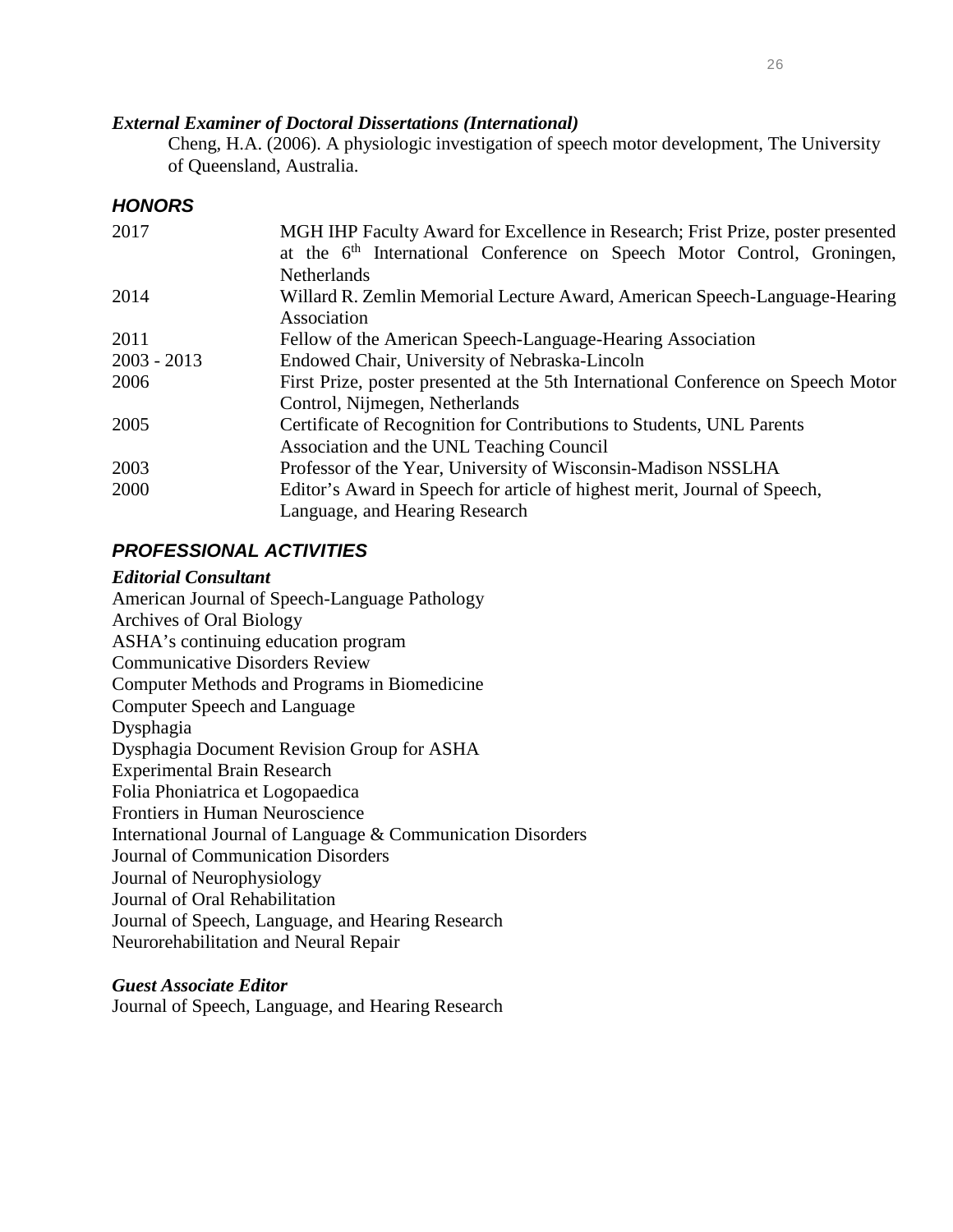#### *Member of National Institutes of Health Grant Review Panel*

2008 - 2012: Center for Scientific Review, The Motor Function, Speech and Rehabilitation Study Section (MFSR)

## *Ad hoc Grant Reviewer*

- 2017: U.S. Department of Veteran's Affairs
- 2016: NIH Center for Scientific Review, MFSR
- 2015: NIH Center for Scientific Review, MFSR; ASHA conference, Lessons for Success Program; ASHA Foundation, Grant Reviewer Training Program (GRRT)
- 2014: NIH, National Institute on Deafness and Other Communication Disorder (NIDCD); NIH, National Institute on Dental and Craniofacial Research (NIDCR); ASHA Foundation, Lessons for Success Program; ASHA, Grant Reviewer Training Program (GRRT)
- 2013: NIH Center for Scientific Review, MFSR
- 2007, 2009: American Speech-Language-Hearing Foundation
- 2007: Center for Scientific Review, MFSR
- 2006 2010: NIH, National Institute on Deafness and Other Communication Disorder (NIDCD)
- 2004: National Science Foundation

#### *Conference Programming and Service*

- 2011- present: Co-Chair, Biannual Conference on Motor Speech
- 2014: Session Co-Chair, Conference of the International Speech Communication Association
- 2010: Committee member, Basic science program planning committee for 2010 American Speech-Language and Hearing Association's annual meeting
- 2009 2011: Committee member, Planning committee for the Annual ASHA-NIH Research Symposium.
- 2009: Committee member, Basic science program planning committee for the 2010 Motor Speech Conference meeting
- 2008: Co-Chair, 18th Annual ASHA-NIH Research Symposium: Neurobiological determinants of human communication: Prematurity and early childhood
- 2008: Committee member, Executive planning committee for the 2010 Conference on Motor Speech meeting
- 2008: Committee member, Basic science program planning committee for 2008 American Speech-Language and Hearing Association's annual meeting
- 2007: Committee member, Basic science program planning committee for 2007 American Speech-Language and Hearing Association's annual meeting
- 2005: Committee member, Basic science program planning committee for 2005 American Speech-Language and Hearing Association's annual meeting
- 2004: Program Chair, Speech Science section for 2004 Conference on Motor Speech
- 2002: Committee member, Basic science program planning committee for 2002 American Speech-Language and Hearing Association's annual meeting
- 2001: Committee member, Basic science program planning committee for 2001 American Speech-Language and Hearing Association's annual meeting
- 1999: Committee member, Basic science program planning committee for 2000 American Speech-Language and Hearing Association's annual meeting